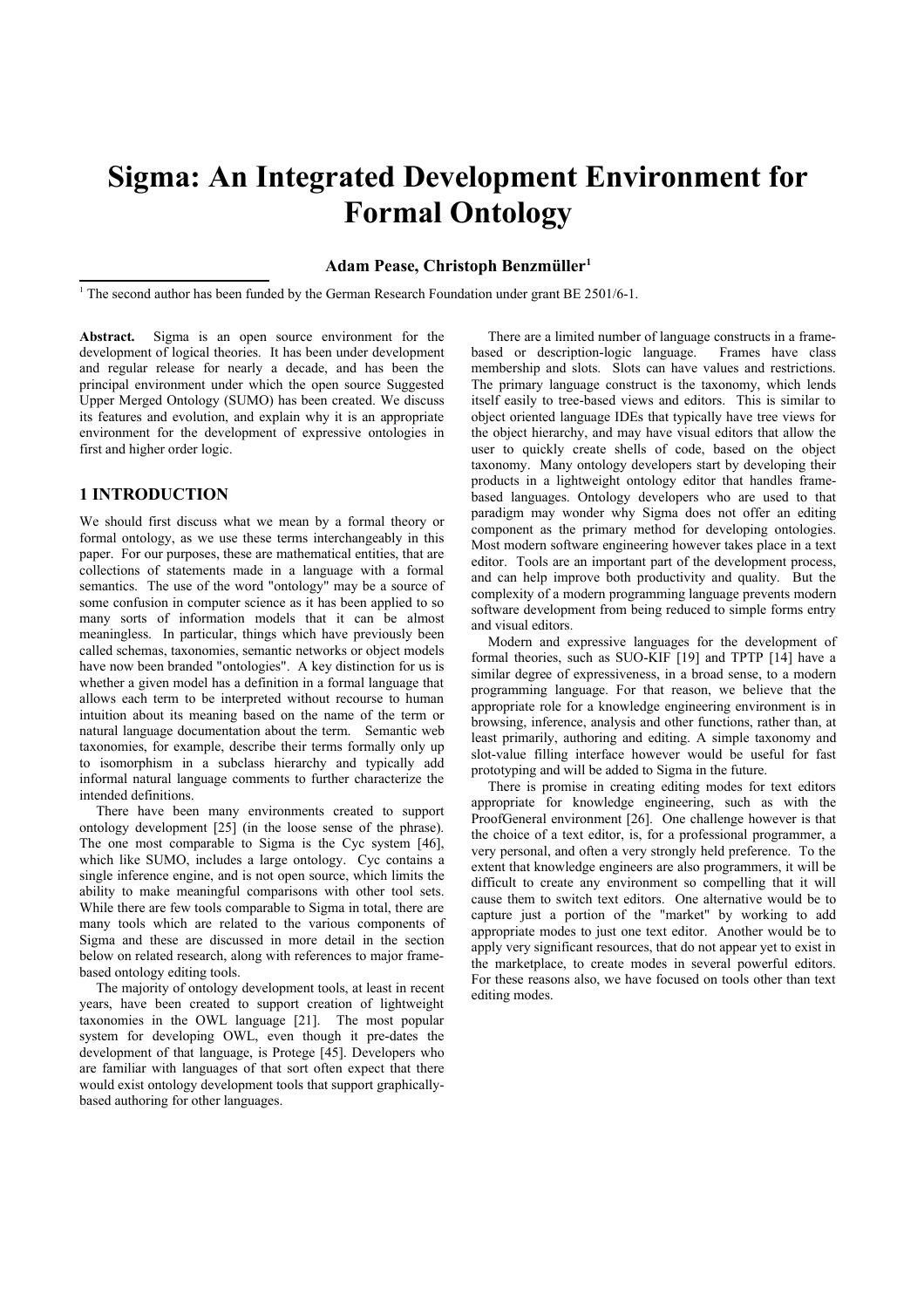

**Figure 1: Major Sigma Functions**

Also in keeping with a modern software development model, we have utilized the Concurrent Version System (CVS) for collaborative ontology development. Developers are typically given authority over one or more ontologies, required to check in progress at least weekly so that other developers can sync up with their changes. This has also resulted in a detailed public record of the development and evolution of the Suggested Upper Merged Ontology (SUMO) [3,22].

While Sigma [1,2] was created to support SUMO, and that has been its primary use during some eight years of development, that is by no means the only theory that it can handle. Sigma works on knowledge bases that can be composed from various files selected by the user. Those files can be coded in a small number of different formal languages, including TPTP and OWL, as well as SUO-KIF. The Sigma user can easily work with very small theories or very large ones by composing only the theories that are needed for the work at hand. A typical use of Sigma would involve loading just the upper level of SUMO and whatever domain theory is needed for the user's chosen application area.

Tools within Sigma (Figure 1) can be broadly segmented into several groups, (1) browsing and display, (2) analysis and debugging, (3) inference, and (4) mapping, merging and translation. We describe each of these topics in the following sections, but first give a very brief introduction to the SUMO, which is the logical theory Sigma was initially developed to support. We include sections at the end of the paper which discuss the typical workflow in the use of Sigma and SUMO and also presents a concrete application scenario.

## **2 SUMO**

The Suggested Upper Merged Ontology [3,10] began as just an upper level ontology encoded in first order logic. The logic has expanded to include higher order elements. SUMO itself is now a bit of a misnomer as it refers to a combined set of theories: (1) the original upper level, consisting of roughly 1000 terms, 4000 axioms and including some 750 rules. In this paper, we'll refer to this portion of SUMO as SUMO "proper". (2) A MId-Level Ontology (MILO) of several thousand additional terms and axioms that define them, covering knowledge that is less general than those in SUMO. We should note that there is no objective standard for what should be considered upper level or not. All that can be said (simplistically) is that terms appearing lower in a taxonomy (more specific) are less general than those above. To avoid pointless argument about what constitutes an "upper level" term, we simply try to keep SUMO about 1000 terms with their associated definitions, and any time content is added, the most specific content, as measured by its having the lowest level in the subclass hierarchy, is, if necessary, moved to MILO or a domain ontology. (3) There are also a few dozen domain ontologies on various topics including theories of economy, geography, finance and computing. Together, all ontologies total roughly 20,000 terms and 70,000 axioms. We might also add a fourth group of ontologies which are theories that consist largely of ground facts, semi-automatically created from other sources and aligned with SUMO. These include YAGO [4], which is the largest of these sorts of resources aligned with SUMO and has millions of facts.

SUMO is defined in the SUO-KIF language [19], which is a derivative of the original Knowledge Interchange Format [20].

SUMO proper has a significant set of manually created language display templates that allow terms and definitions to be paraphrased in various natural languages, including non-western character sets. These include Arabic, French, English, Czech, Tagalog, German, Italian, Hindi, Romanian, and Chinese (traditional and simplified characters). Automatically generated natural language paraphrases can be seen in the rightmost column of the screen display given as Figure 2.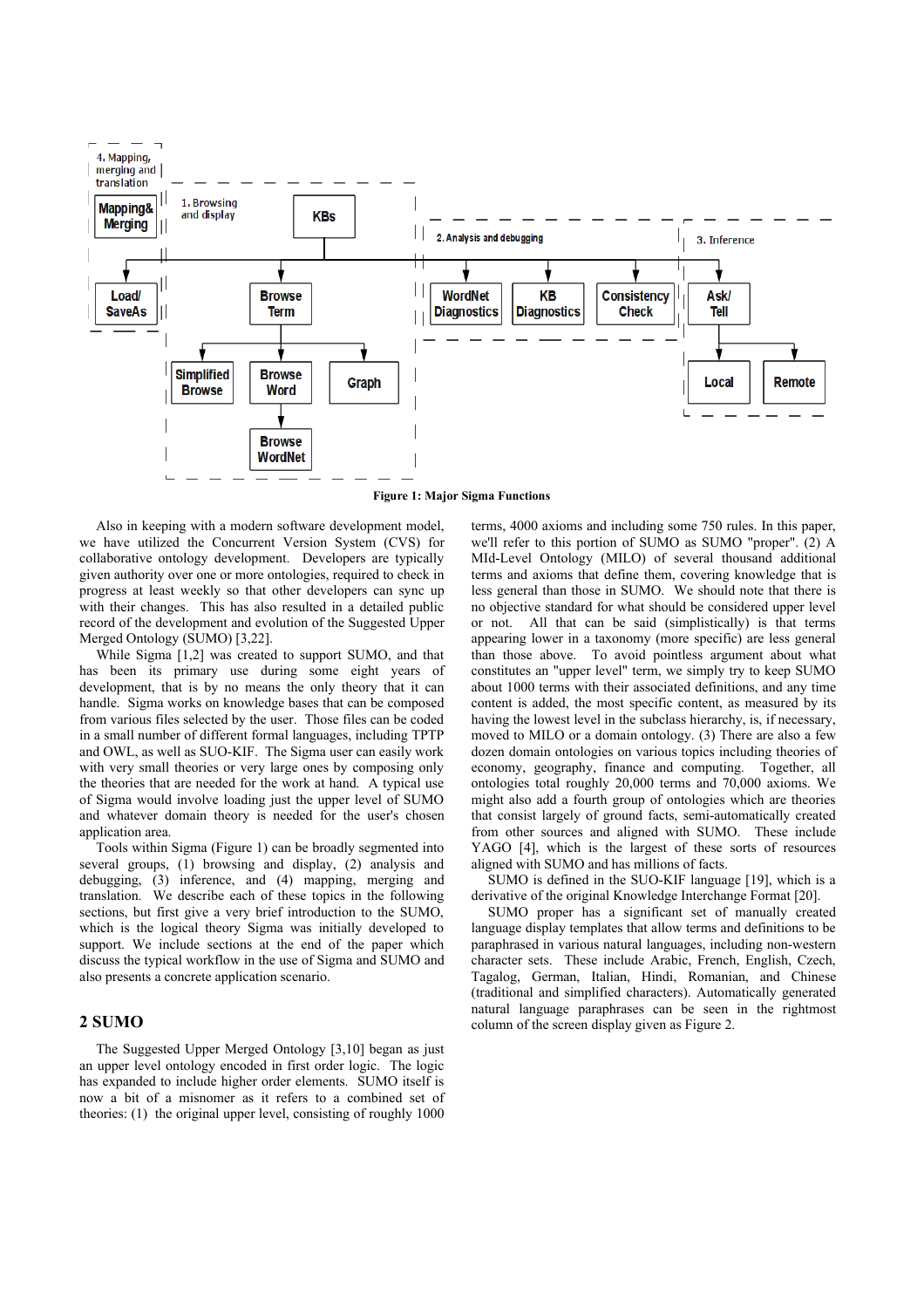| Edit View History Bookmarks Tools Help<br>File                                                                                                                                                                                                                                                                                           |                                                        |                                                                                                                                                                                                                                                                                                                                                                                                                                                                                         |  |  |
|------------------------------------------------------------------------------------------------------------------------------------------------------------------------------------------------------------------------------------------------------------------------------------------------------------------------------------------|--------------------------------------------------------|-----------------------------------------------------------------------------------------------------------------------------------------------------------------------------------------------------------------------------------------------------------------------------------------------------------------------------------------------------------------------------------------------------------------------------------------------------------------------------------------|--|--|
| $\bullet$<br><b>K</b> ECAI IKBET<br>http://sigma.ontologyportal.org:4010/sigma/Browse.jsp?kb=SUMO⟨=EnglishLanguage&term=Walking&sin<br>$\bullet$<br>$\check{ }$                                                                                                                                                                          |                                                        |                                                                                                                                                                                                                                                                                                                                                                                                                                                                                         |  |  |
| -4<br>$\check{~}$<br>Knowledge base Browser - Wal                                                                                                                                                                                                                                                                                        |                                                        |                                                                                                                                                                                                                                                                                                                                                                                                                                                                                         |  |  |
| Sigma knowledge engineering environment<br><b>Browsing Interface</b>                                                                                                                                                                                                                                                                     |                                                        | [Home   Graph   ]<br>KB: SUMO : Language: EnglishLanguage :                                                                                                                                                                                                                                                                                                                                                                                                                             |  |  |
| <b>KB Term: Walking</b><br>Show<br>パ<br><b>Noun</b><br>$\hat{\mathcal{L}}$<br><b>English Word:</b><br>Show                                                                                                                                                                                                                               |                                                        |                                                                                                                                                                                                                                                                                                                                                                                                                                                                                         |  |  |
| <b>Walking</b> (walking)                                                                                                                                                                                                                                                                                                                 |                                                        | Rollerblade, afoot, amble, ambulate, ambulation, angry walk, backpack,<br>break, bumble, canter, careen, circumambulate, clamber, climb, climb_up,<br>clomp, clump, cock, coggle, constitutional, constitutionalize,<br>countermarch, crab, creep, curvet, dash, debouch, dodder, dogtrot, drag,<br>dressage, drift, err, escalade, exhibit, falter, fast break, file, file in,<br>file out, fire walking, flounce, flounder, foot, footer, footslog, footstep,<br>forage, gait, gallop |  |  |
| appearance as argument number 1                                                                                                                                                                                                                                                                                                          |                                                        |                                                                                                                                                                                                                                                                                                                                                                                                                                                                                         |  |  |
| (documentation Walking English Language "ambulating relatively slowly, i.e.<br>moving in such a way that at least one foot is always in contact with the ground.")<br><u>(externalImage Walking "http://upload.wikimedia.org/wikipedia/commons/0/ 0f/</u><br>Robotpeintre.gif")                                                          | Merge.kif<br>8825-8826<br>pictureList.kif<br>3030-3030 | externalImage walking and "http://upload.wikimedia.org/wikipedia<br>/commons/0/0f/ Robotpeintre.gif"                                                                                                                                                                                                                                                                                                                                                                                    |  |  |
| (externalImage Walking "http://upload.wikimedia.org/wikipedia/commons/6/ 6f/<br>Walk-Cycle.gif")                                                                                                                                                                                                                                         | <u>pictureList.kif</u><br>3276-3276                    | externalImage walking and "http://upload.wikimedia.org/wikipedia<br>/commons/6/6f/ Walk-Cycle.gif"                                                                                                                                                                                                                                                                                                                                                                                      |  |  |
| (externalImage Walking "http://upload.wikimedia.org/wikipedia/commons/d/ d2/<br>Marcheur en comp%C3%A9tion.jpg")                                                                                                                                                                                                                         | pictureList.kif<br>3277-3277                           | externalImage walking and "http://upload.wikimedia.org/wikipedia<br>/commons/d/d2/ Marcheur en comp%C3%A9tion.jpg"                                                                                                                                                                                                                                                                                                                                                                      |  |  |
| (subclass Walking Ambulating)                                                                                                                                                                                                                                                                                                            | Merge.kif<br>8824-8824                                 | Walking is a subclass of ambulating                                                                                                                                                                                                                                                                                                                                                                                                                                                     |  |  |
| appearance as argument number 2                                                                                                                                                                                                                                                                                                          |                                                        |                                                                                                                                                                                                                                                                                                                                                                                                                                                                                         |  |  |
| (partition Ambulating Walking Running)                                                                                                                                                                                                                                                                                                   | Merge.kif<br>8819-8819                                 | Ambulating is exhaustively partitioned into walking and running                                                                                                                                                                                                                                                                                                                                                                                                                         |  |  |
| (subclass Wading Walking)                                                                                                                                                                                                                                                                                                                | Mid-level-<br>ontology.kif<br>236-236                  | Wading is a subclass of walking                                                                                                                                                                                                                                                                                                                                                                                                                                                         |  |  |
| (termFormat EnglishLanguage Walking "walking")                                                                                                                                                                                                                                                                                           | 792-792                                                | <u>english_format.kif term format english language, walking and "walking"</u>                                                                                                                                                                                                                                                                                                                                                                                                           |  |  |
| antecedent                                                                                                                                                                                                                                                                                                                               |                                                        |                                                                                                                                                                                                                                                                                                                                                                                                                                                                                         |  |  |
| $(=$<br>(and<br>(instance ?WALK Walking)<br>(instance ?RUN Running)<br>(agent ?WALK ?AGENT)<br>(agent ?RUN ?AGENT)<br>(holdsDuring<br>(WhenFn ?WALK)<br>(measure ?AGENT<br>(SpeedFn ?LENGTH1 ?TIME)))<br>(holdsDuring<br>(WhenFn ?RUN)<br>(measure ?AGENT<br>(SpeedFn ?LENGTH2 ?TIME))))<br>(greaterThan?LENGTH2?LENGTH1))<br>consequent | Merge.kif<br>8833-8841                                 | • If a process is an instance of walking and process is an<br>instance of running and an agent is an agent of process and<br>agent is an agent of process and the measure of agent is a<br>length measure per a time duration holds during the time of<br>existence of process and the measure of agent is length<br>measure per time duration holds during the time of<br>existence of process<br>• then length measure is greater than length measure                                 |  |  |
| Erevious ⇒ Next / Highlight all □ Match case 13 Reached end of page, continued from top<br>$\mathbb{X}$ Find:<br>ontology                                                                                                                                                                                                                |                                                        |                                                                                                                                                                                                                                                                                                                                                                                                                                                                                         |  |  |
| Done                                                                                                                                                                                                                                                                                                                                     |                                                        |                                                                                                                                                                                                                                                                                                                                                                                                                                                                                         |  |  |

**Figure 2: Sigma browsing screen**

Take for example that we have the SUO-KIF statement that

## **(authors Dickens OliverTwistBook)**.

We have the following statements that have been coded to support the paraphrasing of statements with the **authors** relation.

```
(format EnglishLanguage authors 
    "%1 is %n the &%author of %2")
```
**(format it authors "%1 è l' &%autore di %2")**

Terms are also given language-specific strings, when appropriate

## **(termFormat EnglishLanguage OliverTwistBook "Oliver Twist")**

If a Sigma user has loaded this information in a knowledge base, and English is selected as the presentation, the user will see

"Dickens is the author of Oliver Twist." next to the SUO-KIF statement. If Italian is selected, the paraphrase will be "Dickens è l'autore di Oliver Twist". Arguments to predicates are recursively substituted for the %1, %2 etc parameter variables, allowing much larger expressions to be constructed from more complex logical expressions. The %n refers to the word for negation in the given language, and is inserted if the formula is negated. For example

# **(not (authors RobinCook WarAndPeace))**

is rendered as "Robin Cook is not the author of War and Peace."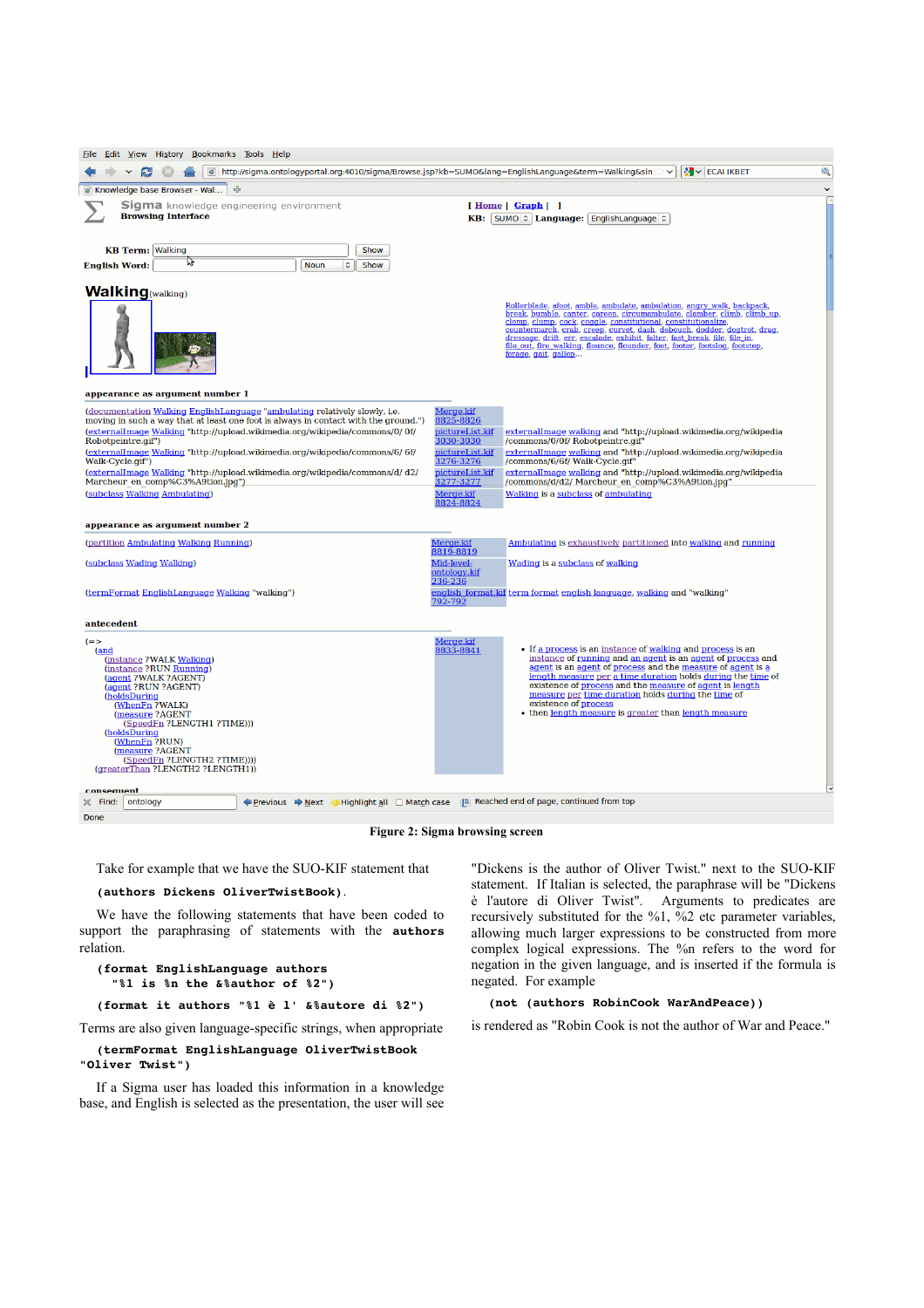## **3 SUMO and WordNet**

SUMO has been mapped by hand to the entire WordNet [27] lexicon [5]. WordNet consists of over 100,000 linguistic senses called "synsets" (synonym sets). For example, one WordNet synset is

*mouth, speak, talk, utter, verbalise, verbalize: express in speech; "She talks a lot of nonsense"; "This depressed patient does not verbalize*"

Initially, each term in SUMO proper (the 1000 term upper level of SUMO) was mapped, and in later phases all WordNet synsets appearing above a frequency threshold in the Brown Corpus [7,8] were mapped to a roughly equivalent term in SUMO's lower level ontologies. If a rough equivalent didn't exist, one was created and defined. One caveat is that some words in English are vague enough to defy logical definition, or only have meaning within the context of a sentence, so some such words still lack direct equivalences.

For example, take the word "bright" in the sense of "full of promise". In the context of "John has a bright future. He was selected for the varsity basketball team as a freshman." the word means that he is better at basketball than many of his high school classmates. In other contexts it might mean that he is more likely to recover from an orthopaedic injury than other patients of a similar demographic, or that he's likely to become president. A simple word-to-term relationship is not enough, and something more sophisticated would be needed to create a specification of meaning that is related to context. Contrast this with "walking" in the sense of ambulation. It is relatively straightforward to give some degree of formal definition the



<span id="page-3-0"></span>

notion of "walking" as an individual term in a hierarchy of processes and differentiated from "running", "crawling", "driving" etc.

While this paper is not principally about the SUMO-WordNet mappings, it is worth stating at least briefly that the two products have very different roles. SUMO is a formal ontology, stated in a particular mathematical logic with associated inference engines. It contains rules that allow it to be used in logical deduction. SUMO is – to the best of the ability of current theorem provers to determine – logically consistent, and we continuously strive to find and eliminate inconsistencies with improved theorem proving technology. SUMO is a product constructed intentionally by humans. New terms and definitions can be added at will to model reality and do not need to mirror the presence (or absence) of linguistic tokens in any human language.

In contrast, WordNet is a lexical database of English. Lexical tokens are collected from the use of English and may not be arbitrarily created by the WordNet developers. Lexical tokens are not formal, mathematical entities. Words can be vague and ambiguous. Many words cannot be given formal definitions. The semantic relations of WordNet are not necessarily truth preserving through an arbitrary number of links. With a very small number of available semantic relations a number of logical notions are necessarily conflated. For example (see [Figure 3\)](#page-3-0), in WordNet, "plumber" is a type of "human" despite that being a transient role that is not true throughout the life of any plumber, whereas "ape" is a type of "primate" and that fact is indeed true throughout the life of any ape. WordNet considers a "plumber" to be a "human", whereas SUMO considers plumber to be an occupational position, and therefore an attribute that holds true about a particular human at a particular time.

The "role" relation (appropriate for relating individuals and kinds of jobs) is different from the "type" relation (relating a general class of things to a more specific class of things). One might argue that WordNet should simply add a new semantic relation of "role". However, there are thousands of such relations. Do all of them get added to WordNet?

We should note that this example, and many others that could be cited are not criticisms of WordNet. WordNet is designed to represent language, not a logically consistent reality. The "hyponym/hypernym" relation is intended to represent linguistic notions, especially the "substitution test" which allows more general words to be substituted for more specific words in a sentence without making a sentence nonsensical.

Most importantly, SUMO has an entirely open set of statements that can be made involving multiple concepts. Where the set of WordNet semantic relations is limited to just a fixed and small set of binary relations that are linguistically justifiable, SUMO has an open set of thousands of relations, and rules which combine sets of arbitrary numbers of terms in complex and productive ways that are capable of expressing the full set of facts that govern our reality. WordNet is appropriate for modelling language. SUMO is appropriate for modelling truths about the world.

Having SUMO and WordNet as distinct but linked products allows us to separate language and logic and not have linguistic concerns impact the representation of reality, or the goal of representing the world disturb the accurate representation of Figure 3: Comparing hierarchies of SUMO and WordNet<sup>--</sup> human language as written and spoken. Having linked these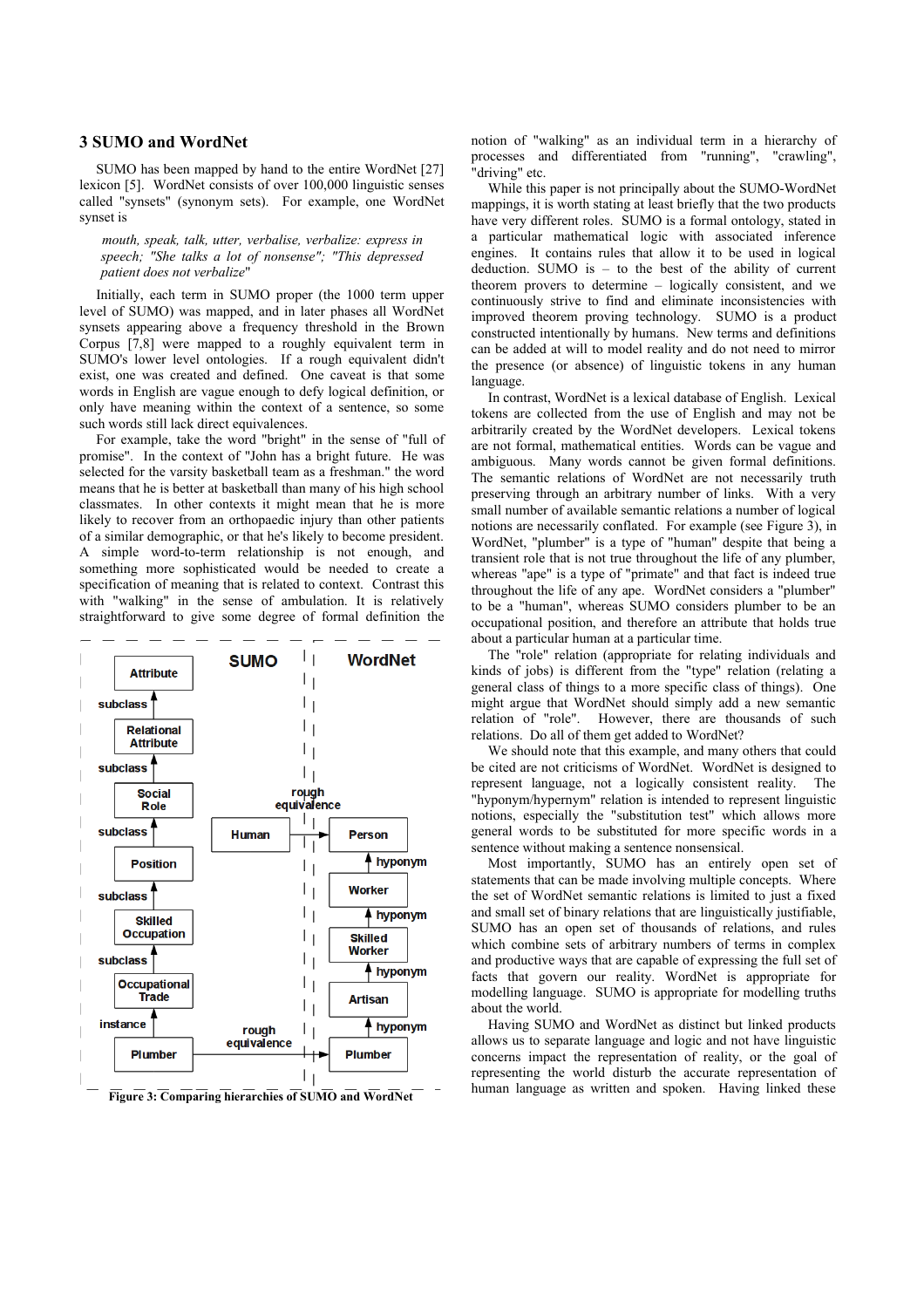different resources allows us a rich basis for understanding language [33].

The Global WordNet effort [6,9] links lexicons in many languages, following the same model of computational lexicon development as the original English WordNet. Wordnets have now been developed for some 40 languages. This rich set of cross-linguistic links that includes SUMO has the promise of being the basis for much work in language translation and linguistics generally. A simple idea for taking advantage of some of this work would be to expand the set of language translations for individual terms available for SUMO.

# **4 BROWSING and DISPLAY**

Sigma was originally just a display tool. Its original, and still most heavily used function, is for creating hyperlinked sets of formatted axioms that all contain a particular term (Figure 2). Clicking on a term in turn gives a hyperlinked display of all the axioms that contain the new term. Next to each axiom is given the file and line(s) where the axiom was written. Also shown is an automatically generated natural language paraphrase of each axiom. The mechanism in Sigma for language generation is simple, but with a very large ontology used as the source of language generation the richness and coverage of the resulting statements is still significant. Much productive work remains to extend the functionality of this component to take into account the latest work in language generation. In particular, significant improvement would come from natural use of prepositions in paraphrasing statements about actions and the participants in actions.

In 2008 we added a simplified browser view [\(Figure 4\)](#page-4-0) that may be more appropriate for users who are transitioning from use of frame and description logic languages. It gives prominence to a tree view of the subclass hierarchy and presents binary relations in a simple tabular format, relegating rules to an area lower in the browser pane, and rendering them in the natural language paraphrase form only.

Sigma includes a tree browser display. In contrast to many ontologies developed in frame languages, SUMO has several hierarchies that can be used to organize and display the theory. These include hierarchies of physical parts, relations, attributes, processes and others. As such, the tree browser allows the user to select any transitive binary relation as the link by which the hierarchy display is created.

In 2007-2008 a significant effort was undertaken to find open source images that could be linked to provide an informal visual representation of as many of the concepts in SUMO as possible. Some 12,000 links were made by hand to public domain icons and images in Wikipedia. In 2009 Princeton University published results of a project to link images to WordNet.



<span id="page-4-0"></span>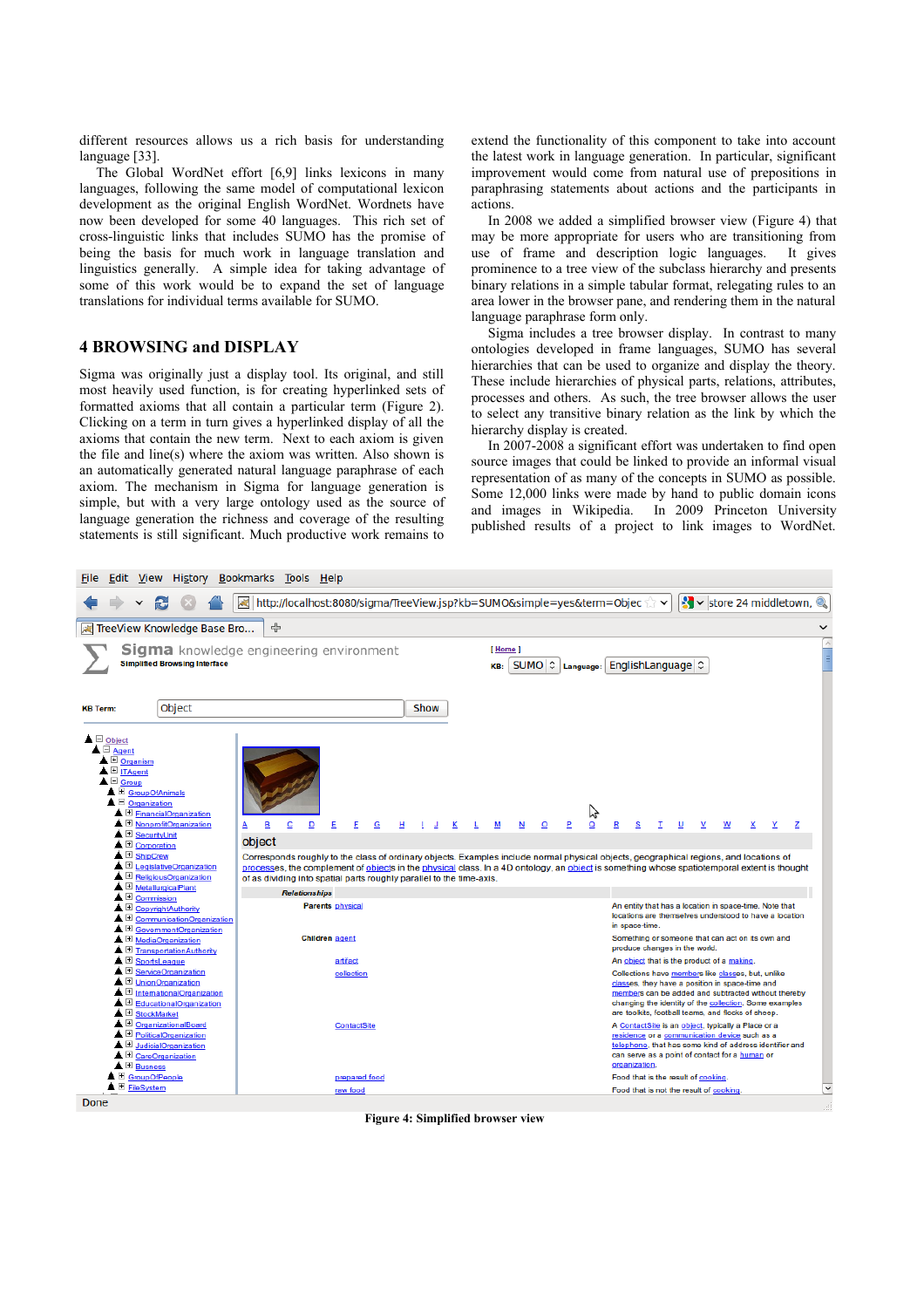Although the links are public, many of the images in their corpus do not have an open license. We looked only at those images linked to WordNet synsets that have a rough equivalence mapping to SUMO terms. As a result of both restrictions, only 900 images which were linked to Wikipedia in Princeton's ImageNet [28] corpus were imported.

# **5 ANALYSIS and DEBUGGING**

Sigma includes a number of specialized and general tools for ensuring ontology quality. The ultimate tool for quality checking on a formal ontology is formal reasoning. However, in expressive ontologies, such as SUMO, we can generally not expect that all contradictions can be detected with theorem provers or that consistency can be formally proved (note, for example, that Peano arithmetic can be formalized in SUO-KIF). But that does not rule out that such goals can nevertheless be achieved for many concrete theories, in particular, such theories which do not make use of the full expressive power of SUO-KIF. Sigma therefore provides different tools for quality checking, combining exhaustive and terminating special purpose tests with incomplete and generally non-terminating general purpose testing based on theorem proving or model finding.

 Moreover, a large theory may be inconsistent while still being used for practical theorem proving and question answering. It is not desirable, but just a fact of life. A theory is either consistent or not, but just because a theory potentially contains some hidden inconsistency, this does not mean that this inconsistency will influence any given proof in practical applications of the ontology (if so, then it is also more likely that the inconsistency can in fact be detected and eliminated in the first place by theorem proving and model finding means). And even if this happens in rare cases, then there is still the possibility to check the delivered proof or argument by hand and to reject it based on this a posteriori verification. Inconsistencies may theoretically linger undetected for years and may never become practically relevant.

We will discuss theorem proving in the following section, so in this section we describe the various special case tests that we have found to be useful, and included in Sigma. While the number of possible tests is potentially infinite, there are a number of common problems that result from errors that are easy to make. The special case tests aim to cover these most common cases.

There are two special case tests for errors that must be corrected. We test for terms without a root in the subclass hierarchy at the term Entity, which is the topmost term in SUMO. This commonly results from either omitting a subclass or instance statement when defining a new term, or by misspelling the name of the intended parent term. The second special case test is for where a term has parents that are defined to be disjoint. In a large theory like SUMO, it can be easy to lose track of this case, especially when the ultimate conflict may be between terms that are many levels up in the subclass hierarchy.

There are also a number of tests for cases that are indicative of a problem, yet not strictly an error that would result in a logical contradiction. The first of these is for terms lacking documentation. In theories under construction, theories that are the results of importing and merging another ontology, or simply for large lists of domain instances, like city names, it may be reasonable, temporary, or expected for such terms to lack documentation. But this does often reflect an outright error, where a term name was simply misspelled in the documentation definition, or in some other axiom.

We test for cases where terms do not appear in any rules. This again is common in collections of instance-level facts, but undesirable for many classes or relations, where it should be possible to define precisely the intended meaning of the term with a small number of formal rules, as well as statements like class membership.

Because knowledge bases are often composed from SUMO's general and domain specific component ontologies, it is desirable to limit dependencies among the files as much as possible. For that reason we include a tool to specify dependencies between pairs of files. It is typically most desirable at least to ensure that dependencies are only from one file to another, and not between both files. All domain files will of course depend at least upon SUMO proper, since they form a single integrated theory that is decomposed into separate files for convenience and efficiency of inference.

A further test exploits the SUMO-WordNet mappings. They offer the opportunity to find problems exposed by differences in the two products. As discussed above, we believe that the two hierarchies should not necessarily be isomorphic, and therefore respective differences do not necessarily mark an error.

In the diagnostics provided for the SUMO-WordNet mappings. Sigma finds WordNet synsets without mapped formal terms and those for which a formal term is provided, but is not found in the current loaded knowledge base. This helps to find cases where terms have been changed or renamed and the mappings not updated. Most significant is the taxonomy comparison component. Given that we have terms A and B in SUMO and synsets X and Y in WordNet, if A is mapped to X and B to Y, Sigma checks whether if B is a subclass of A then Y is also a hyponym of X. The reverse case is also checked. An example of a mismatch in the two hierarchies is shown in [Figure](#page-3-0) [3.](#page-3-0)

# **6 INFERENCE**

Sigma can be used as a whole for theory development, employing its inference component in the service of testing and debugging a theory. The inference portion of Sigma can also be used as an embeddable component in applications involving reasoning. An example application, the generation of stories for small children, will be discussed in detail in section 11 below.

The inference interface of Sigma consists primarily of two Java methods: *ask*, and *tell*. Clients tell statements in SUO-KIF to the knowledge base and then ask queries in SUO-KIF (along with some performance parameters such as the amount of time allowed for finding an answer). The result of tell, if an answer is found, is a binding for any free variable in the query, along with a formal proof of how the answer was determined. In the story generation application, those bindings are then used to construct other queries or assertions.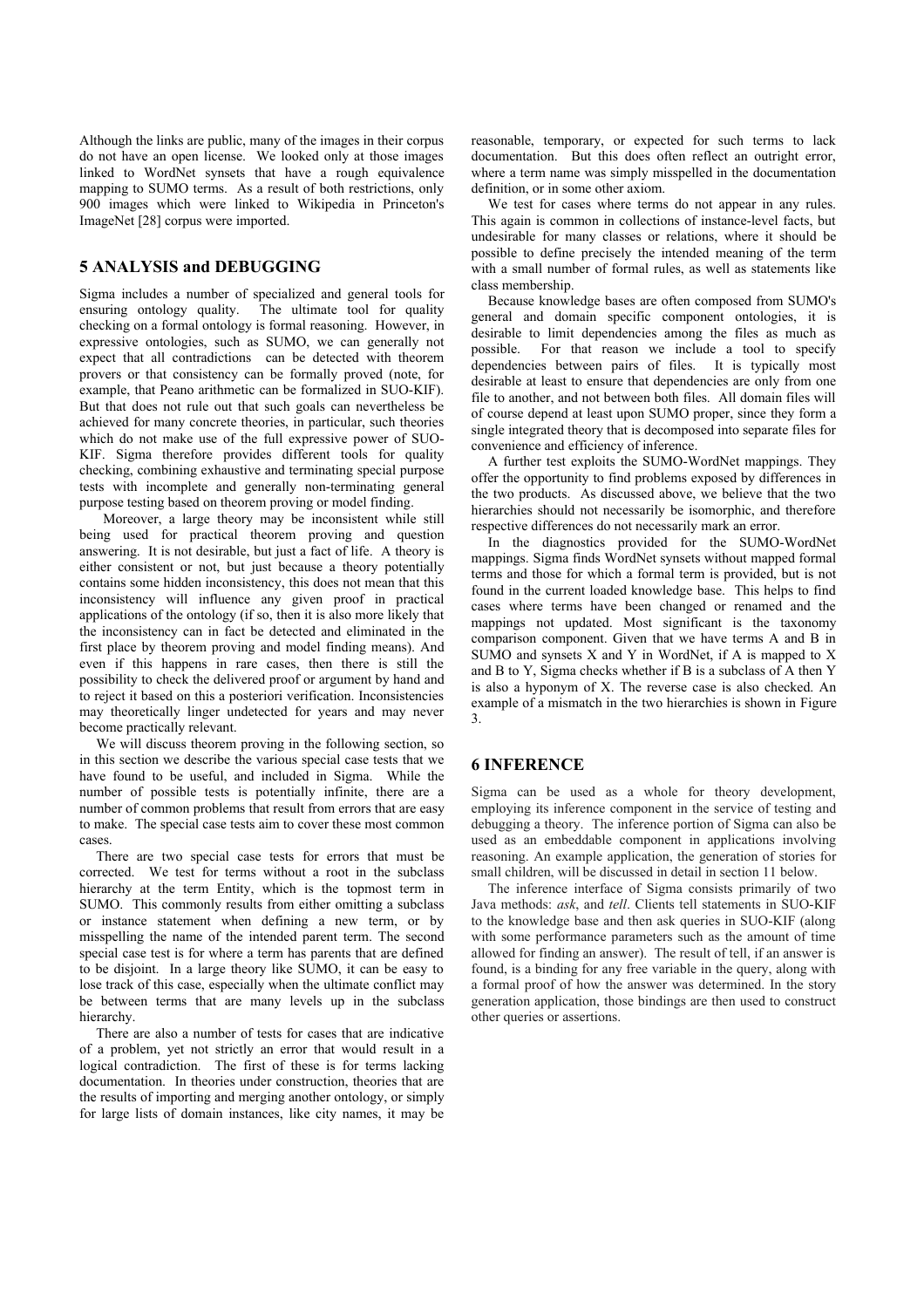Since 2003, Sigma has used an open-source, customized version of the Vampire [29] theorem prover called KIF-Vampire. Our experience with practical knowledge base systems has shown that there are several features that are often needed, yet also usually absent from high performance theorem provers. In a typical use case in decision support applications, a user wants to be able to pose many queries to a knowledge base where most of the knowledge does not change from query to query, and where the set of available knowledge is quite large. The user expects to get an answer to a query, to be able to specify a timeout for difficult queries, and request multiple answers to the same query, if available. The user expects to get some information that justifies why an answer is true. Performing basic arithmetic as part of inference is also desirable and even necessary for many common sense inferences. Each of these features needed to be added to Vampire by researchers at University of Manchester, to create the new KIF-Vampire.

Because SUMO has contained a limited number of higher order constructs, and Vampire is strictly a first order prover, we have employed a number of pre-processing steps to translate SUMO into the more limited strict first order interpretation that Vampire (and other provers) can handle. The same



<span id="page-6-0"></span>**Figure 5: Sigma pre- and post-processing steps**

transformations are needed for the TPTPWorld interface, along with an additional set of transforms [\(Figure 5\)](#page-6-0). We will first discuss the pre-processing steps and then address postprocessing

We have implemented two approaches for the first step of removing variables from the predicate position. Our first approach was to add a "dummy" predicate to all clauses other than those with logical operators. For example, the following axioms,

```
(instance part TransitiveRelation)
(<=>
    (instance ?REL TransitiveRelation)
    (forall (?INST1 ?INST2 ?INST3)
        (=>
             (and
                 (?REL ?INST1 ?INST2)
                 (?REL ?INST2 ?INST3))
             (?REL ?INST1 ?INST3))))
```
become

**(holds instance part TransitiveRelation) (<=> (holds instance ?REL TransitiveRelation) (forall (?INST1 ?INST2 ?INST3)**  $(=$  **(and (holds ?REL ?INST1 ?INST2) (holds ?REL ?INST2 ?INST3)) (holds ?REL ?INST1 ?INST3))))**

This however resulted in worse performance for theorem provers that give special indexing priority to the predicate when searching the proof space. The second approach was to instantiate every predicate variable with all possible values for predicates in the knowledge base that meet the type restrictions that may be implied by the axiom. The rule above will be duplicated with the variable **?REL** being instantiated with every **TransitiveRelation** as in

```
(=>
    (and
        (part ?INST1 ?INST2)
        (part ?INST2 ?INST3))
    (part ?INST1 ?INST3))
```
This results in an automated expansion of the number of axioms, but does give good performance. One limitation however is that the semantics of predicate variables is thereby limited to the set of predicates existing in the knowledge base, rather than ranging over all possible predicates.

In the next preprocessing step we turn embedded formulas into uninterpreted lists of symbols by quoting them. This removes most of the semantics of such statements, including the semantics of logical operators, but does at least allow for unification, thereby giving the appearance of higher order reasoning in very limited situations.

For example,

#### **(believes John (likes Mary Jeff))**

becomes

#### **(believe John `(likes Mary Jeff))**

This allows KIF-Vampire to perform very simple queries on higher order statements, such as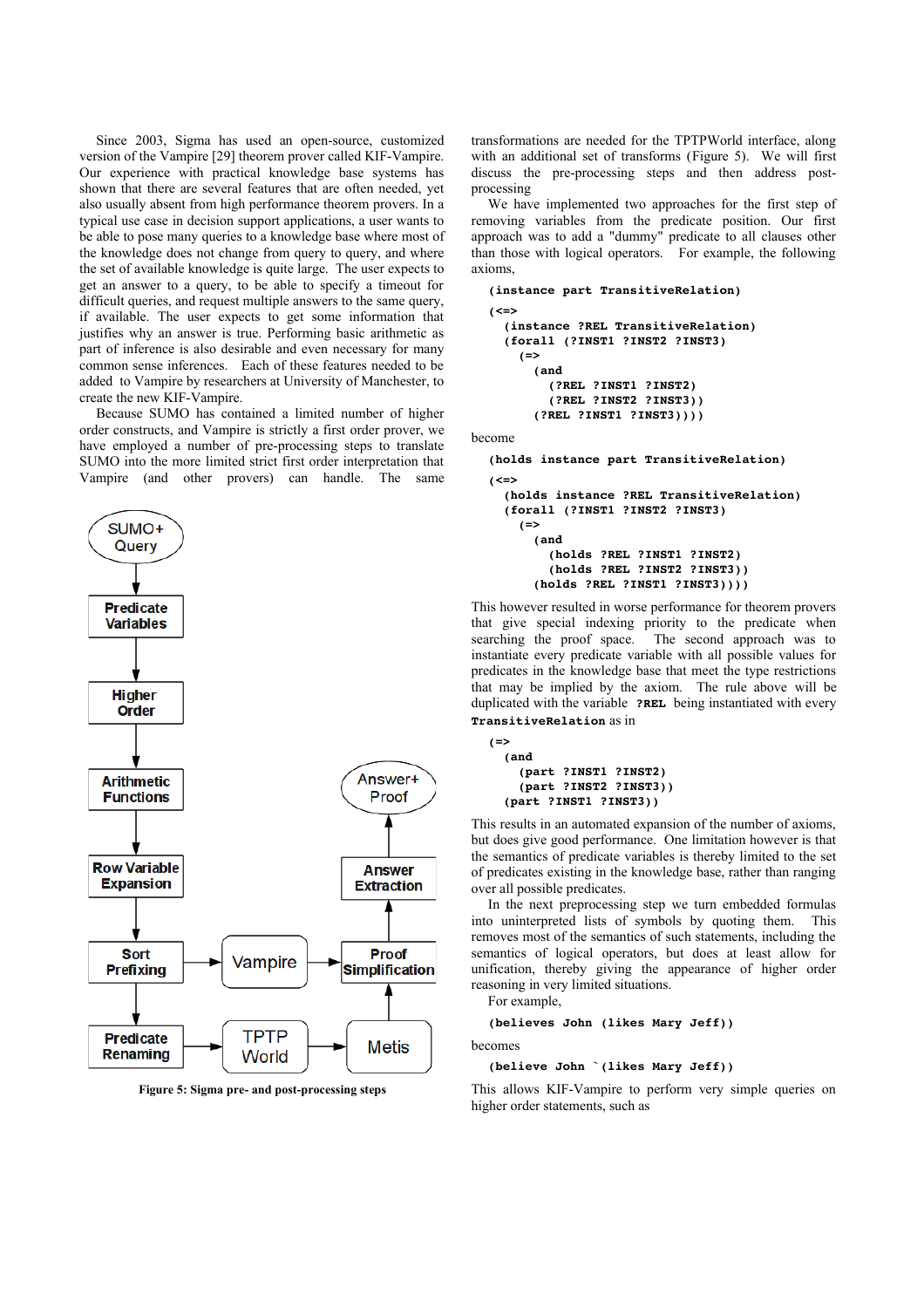#### **(believes John `(likes Mary ?X))**

and get the correct answer of **Jeff**. However, logical symbols in the embedded formulas lose their meaning, so if

```
(believes John 
     '(and 
           (likes Mary Jeff) 
           (likes Bill Sue)))
```
is asserted, the same query will fail, as the **and** does not have its conventional meaning, and the two lists will not unify.

In a simple third step, Sigma translates SUMO basic arithmetic functions into the native symbols required by KIF-Vampire. For the fourth preprocessing step we note that SUMO includes row variables  $[11]$ , which are akin to the LISP  $@REST$ reference for variable-arity functions. We treat these as a "macro" and expand each axiom with a row variable into several axioms with one to seven variables for each occurrence of a row variable. This macro expansion approach does change the semantics of row variables, simplifying the logic and improving its computational properties. This limitation however does not appear to have adverse practical consequences for commonsense knowledge representation, which is the goal of SUMO.

To explain what is done, take the following example, where the axiom

```
(=>
       (and
            (subrelation ?REL1 ?REL2)
            (?REL1 @ROW))
       (?REL2 @ROW))
becomes
  (=>
       (and
            (subrelation ?REL1 ?REL2)
            (?REL1 ?ROW1))
       (?REL2 ?ROW1))
and
   (=>
       (and
            (subrelation ?REL1 ?REL2)
            (?REL1 ?ROW1 ?ROW2))
```
 **(?REL2 ?ROW1 ?ROW2))**

etc. up to the maximum arity currently allowed of 7. Note that in axioms such as this, which also require predicate variable instantiation, we must restrain the expansion to only those arities which are compatible with the instantiated predicates. For example, **located** is a **subrelation** of **partlyLocated** and both have arity 2. So, **@ROW** will only be expanded to the case of two variables. In the few cases where axioms have two row variables, this can result in 49 new axioms.

Since we wish to keep Sigma as a completely open source system, we have not been able to upgrade to subsequent versions of Vampire, which are not open source, resulting in an inference component that is now somewhat out of date with respect to the state of the art. We have worked to integrate the TPTPWorld suite that has many different theorem provers, all operating under a common interface [12]. The different provers do however have different performance characteristics, and some do not provide proofs, so using this component does require a bit more expertise along with more choice. It also offers the capability to use the servers at the University of Miami to remotely run the user's inferences, which can be beneficial for those who may not have powerful computers at their location.

Integration with TPTP added a new first order language capability to Sigma for ontology reading and for export [13]. It also highlighted a limitation of Sigma until that point. Although SUMO has types defined for all relations, the logic itself is not typed. That meant that provers would not necessarily take advantage of type restrictions in limiting their search space, and, in certain cases, this could result in incorrect inferences, when inappropriate types were applied in finding solutions to queries. A theorem prover was free to use inappropriate types and then find a contradiction with SUMO's type restrictions, resulting in an inconsistent knowledge base. To solve this problem, we added a 5th step to the Sigma pre-processor, which adds type restrictions as a new precondition to every rule. These type restrictions are deduced by collecting the most specific type restriction implied by the use of each variable as the argument to a relation in the given axiom.

For example, consider the rule

```
(=>
    (and
        (instance ?TRANSFER Transfer)
        (agent ?TRANSFER ?AGENT)
        (patient ?TRANSFER ?PATIENT))
 (not
        (equal ?AGENT ?PATIENT)))
```
All relations in SUMO are typed. While we have an explicit type stated for **?TRANSFER**, none is given in the rule for **?AGENT** and **?PATIENT**. However, we know from the definitions of agent and patient that their second arguments are given respectively as

```
(domain agent 2 Agent)
(domain patient 2 Object)
```
We can then modify the rule to add a new precondition with those type restrictions.

```
(=>
    (and
         (instance ?AGENT Agent)
         (instance ?PATIENT Object))
  (=)    (and
             (instance ?TRANSFER Transfer) 
             (agent ?TRANSFER ?AGENT)
             (patient ?TRANSFER ?PATIENT))
         (not
             (equal ?AGENT ?PATIENT))
```
Combining these different preprocessing operations with the capability to generate TPTP language versions of SUMO allowed us to use SUMO-based tests in the yearly CASC competition [14,15], stretching theorem prover developers to work on high performance results in a new category of problems in which inferences of modest difficulty must be done on a very large knowledge base, where only a small number of axioms are relevant to a given query. A key recent innovation is the SUMO Inference Engine (SInE) [16], which selects only the subset of axioms likely to be relevant for a given query.

In addition to preprocessing, some post-processing is needed for all theorem provers that are used in Sigma. All the TPTP provers that report full proofs, as well as KIF-Vampire, present and ordered list of deductions, where premises are given and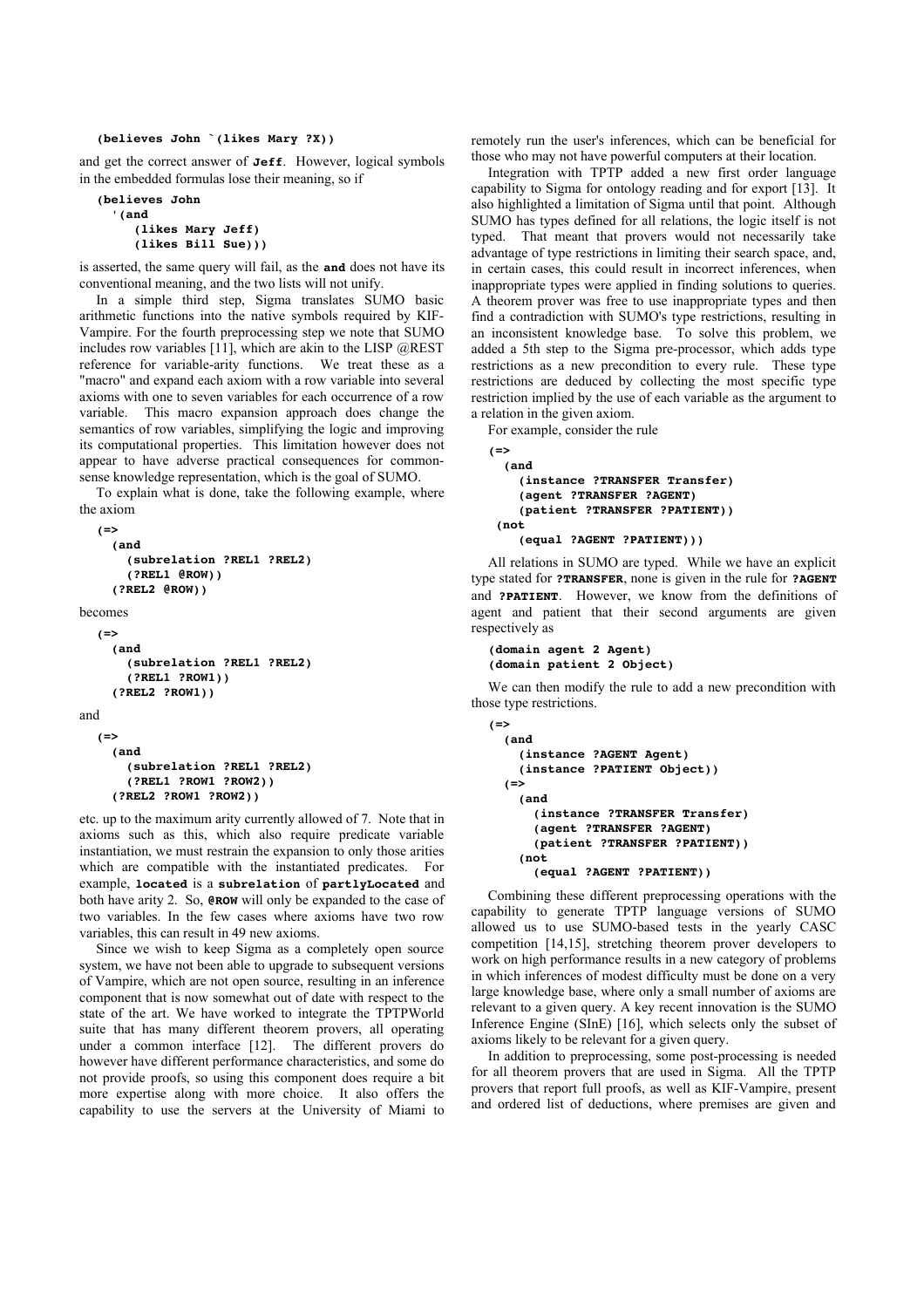then a conclusion. In presenting a proof to the user (Figure 6), we would like to avoid showing the same axiom many times if it is used in several proof steps. We therefore assign a numerical index to each axiom, in order of its appearance in the proof. The indexes can then be referenced when they are preconditions to a listed step, making the proof appear more similar to what a logic student will be used to from a standard textbook presentation of a proof.

An answer variable is a binding for a variable in a query that is unbound. In the proof shown in [Figure 6](#page-8-0) ?X is an unbound variable in the query. For TPTP systems that do not report answer variables, or handle more than one answer per query, a more complicated approach is needed. For systems such as EP, that report proofs but not answer variables, the axioms in the proof are resubmitted to the Metis prover [30] which does report answer variables. Multiple answers are found by resubmitting the query with a new clause added that excludes previous answers. For the example query shown, in order to get the second answer, the new query would become

#### (**and (instance ?X PrimaryColor) (not (equals ?X Red)))**

At the boundary of diagnostics and inference we have the general case of using theorem proving to find contradictions. Because first order proving is not guaranteed to find all problems that may exist in SUMO, Sigma includes a consistency check function that leads the theorem prover to consider each axiom in a knowledge base. This is an important point because a user may have a knowledge base that is inconsistent, but in practice may make many useful inferences over a long period of time while never having the problem show up in a proof. For example, take the knowledge base

| ۱                                                                     | Sigma Knowledge Engineering Environment - Ask/Tell - Mozilla Firefox | $\Box$ ek         |
|-----------------------------------------------------------------------|----------------------------------------------------------------------|-------------------|
| File Edit View History Bookmarks Tools Help                           |                                                                      |                   |
| <mark>द्ध</mark> Sigma Knowledge Engineering    <del>↓</del>          |                                                                      |                   |
| ≪∘<br>http://localhost:8080/sigma/AskTell.jsp                         | $ \mathbf{S} \times$<br>☆×cl                                         | $\mathbf{Q}$<br>₩ |
| Sigma knowledge engineering environment<br><b>Inference Interface</b> | [Home   Graph   Prefs ] KB: SUMO C Language: C                       |                   |
| (instance ?X Relation)                                                |                                                                      |                   |
| Maximum answers: 1                                                    | Query time limit: 30                                                 |                   |
| Choose an inference engine:                                           |                                                                      |                   |
| ◉ Vampire<br>$\circ$ SInE (+Vampire) (experimental)                   |                                                                      |                   |
| $\circ$ STP (experimental)                                            |                                                                      |                   |
| $\circ$ STP2 (experimental)                                           |                                                                      |                   |
| $\circ$ LEO-II with SInE (experimental)                               |                                                                      |                   |
| ○ LEO-II local (experimental)<br>$\circ$ LEO-II global (experimental) |                                                                      |                   |
| ○ System on TPTP                                                      |                                                                      |                   |
| Ask<br>Tell                                                           | グ                                                                    |                   |
|                                                                       |                                                                      |                   |
| Answer 1. [definite] $?X =$ partition                                 |                                                                      |                   |
| 1. (instance partition VariableArityRelation)                         | [KB]                                                                 |                   |
| $2.$ (not<br>(instance ?VAR1 Relation))                               | [KB]                                                                 |                   |
| 3. (subclass VariableArityRelation Relation)                          | [KB]                                                                 |                   |
| 4. (forall (?VAR1 ?VAR2)                                              | [KB]                                                                 |                   |
| $(=>$<br>(subclass ?VAR1 ?VAR2)                                       |                                                                      |                   |
| (and                                                                  |                                                                      |                   |
| (instance ?VAR1 SetOrClass)                                           |                                                                      |                   |
| (instance ?VAR2 SetOrClass))))<br>5. (or                              | 4                                                                    |                   |
| (instance ?VAR1 SetOrClass)                                           |                                                                      |                   |
| (not                                                                  |                                                                      |                   |
| $(subclass$ ?VAR1 ?VAR2 $))$<br>6. (or                                | 4                                                                    |                   |
| (instance ?VAR1 SetOrClass)                                           |                                                                      |                   |
| (not                                                                  |                                                                      |                   |
| $(subclass$ ?VAR2 ?VAR1)))<br>7. (forall (?VAR1 ?VAR2 ?VAR3)          | [KB]                                                                 |                   |
| $(=>$                                                                 |                                                                      |                   |
| (and                                                                  |                                                                      |                   |
| (instance ?VAR2 SetOrClass)                                           |                                                                      |                   |

<span id="page-8-0"></span>**Figure 6: Proof presentation in Sigma**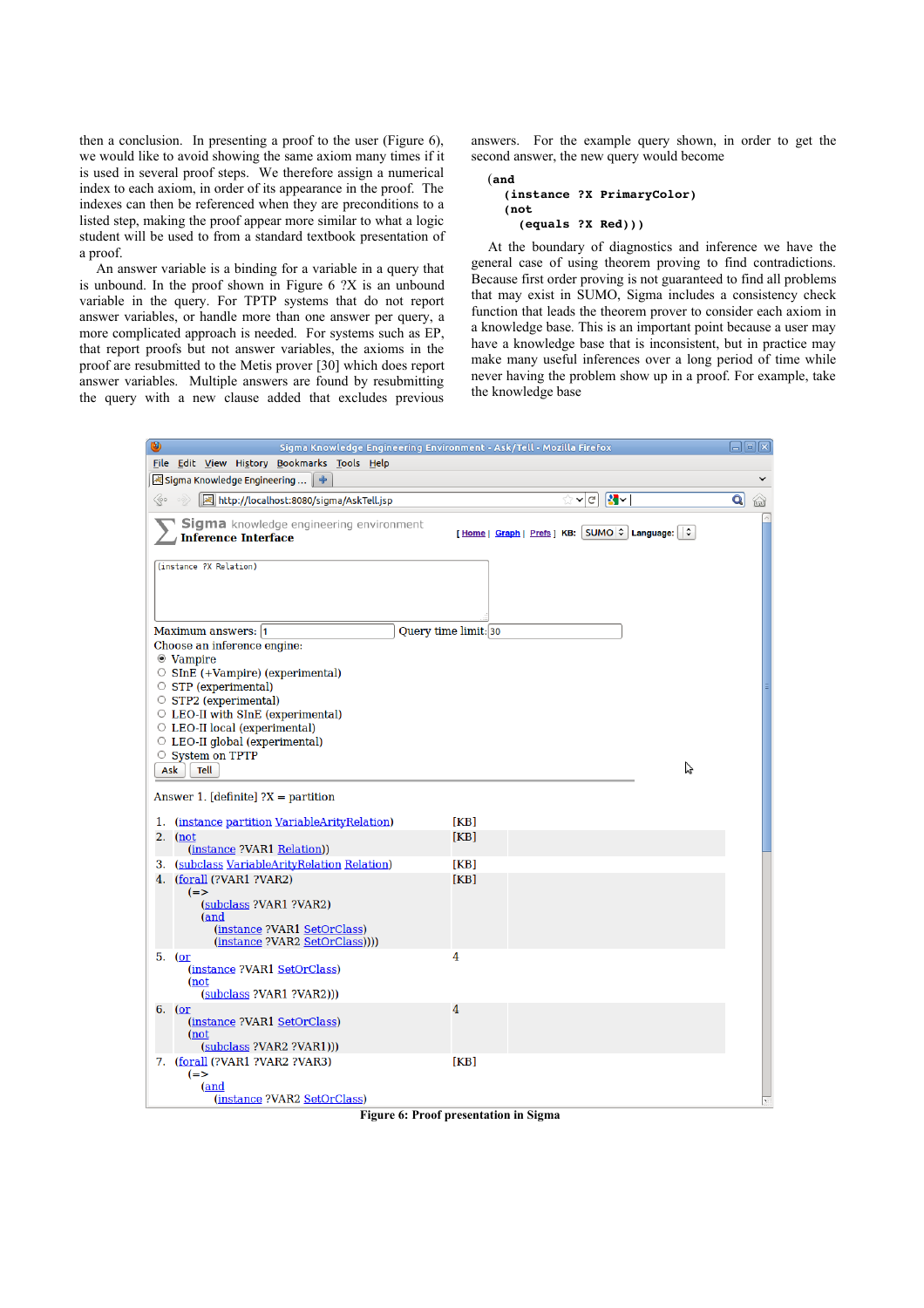```
(fatherOf John Bill)
(fatherOf John Mark)
(=>
    (fatherOf ?X ?Y)
    (and 
         (not  
              (exists (?Z)
                  (and
                       (fatherOf ?X ?Z)
             (not)(equal ?Y ?Z))))))
```
While this knowledge base is trivially small, imagine that there are tens or hundreds of thousands of other statements, many of which may involve the predicate symbol fatherOf. complete examination of the proof space is impossible. Imagine that the user poses the query

# **(fatherOf John Bill)**

Given a finite and small amount of time with which to find an answer, the prover may just find and return "yes" after encountering the first assertion. It may not continue the search process to find the contradiction. In fact, given a large and complex enough knowledge base, and a complex enough contradiction, it might not be found for years.

To help guide the search for contradictions, Sigma takes each axiom, which is loaded one by one starting with an empty knowledge base. For each axiom, the prover is asked to compute whether the knowledge base contradicts the axiom, or is redundant with it. If the axiom doesn't create a contradiction, it is asserted to the knowledge base and the next axiom is considered. A contradiction will stop processing, since once a contradiction is found, any further results may be nonsensical (although the answer also may not be nonsensical, as we have explained, so this is a conservative approach).

Once processing finishes, redundancies are collected and reported. At its simplest, a redundancy can be a duplicated statement, and that is clearly an error. Although initially harmless, having the same statement in two places can easily lead to problems as an ontology evolves, as one statement might get changed while a duplicate does not. For example, a developer might forget that a domain ontology file already has a statement

#### **(subclass Table Furniture)**

and assert the same statement in a different file.

A more complex case is where one statement is simply deducible from several others. This is often intentional, as knowledge engineers may wish to short-circuit a common chain of reasoning in order to have faster inference. Such a case is even more likely to suffer from the problem of changes not being reflected in the chain of deductions, and the redundant conclusion. For example,

```
(=>
    (instance ?P TransitiveRelation)
  (=)    (and
               (?P ?A ?B)
               (?P ?B ?C))
        (?P ?A ?C)))
(subclass Table Furniture)
(subclass DiningTable Table)
```
## **(subclass DiningTable Furniture)**

**(instance subclass TransitiveRelation)**

An intriguing possibility in contradiction detection would be to continue processing, knowing that the theorem prover may not run across the knowledge needed to prove a contradiction for a different query. We might also explore treating an inconsistent knowledge base in a four-valued logic, where each axiom can be provably true, false, both or one or the other [31]. We might also explore whether an automatic process can be created to remove random axioms from a proof of contradiction, checking to see whether a contradiction can still be found, and reporting the deleted axiom to the user when it is not. This may assist the user in determining the appropriate correction to make by finding a subset of the axioms in the proof of contradiction that appear to be most responsible.

Similar to the CASC competition, but on a much smaller scale, Sigma has the capability to run a series of SUMO-based tests for any theorem prover it supports, reporting success or failure and the time taken on each test.

# **7 HIGHER ORDER LOGIC**

Another recent innovation is in translating SUMO to the new typed higher order format TPTP THF [18] for use by true higher order theorem provers [17,44]. The goal of this work is to better support higher order aspects in SUMO, in particular, embedded formulas, temporal operators such as "**holdsDuring**" and epistemic operators like "**knows**" and "**believes**". The firstorder based support for these concepts in Sigma is limited, with the effect that many desirable inferences are not supported, certain queries cannot be answered, and some potential inconsistencies cannot be detected. The following example on reasoning within temporal contexts illustrates the challenge. It expresses that whatever holds, holds at all times, that Mary likes Bill, and that during 2009 Sue liked whoever Mary liked.

```
(=>
    ?P
    (holdsDuring ?Y ?P))
(likes Mary Bill) 
(holdsDuring 
    (YearFn 2009) 
    (forall (?X) 
     ( \Rightarrow      (likes Mary ?X) 
       (likes Sue ?X))
```
A higher order theorem prover such as LEO-II [35], which has been integrated into Sigma, can now effectively (in about a tenth of a second) answer, for this knowledge base, queries like whether Sue liked Bill in 2009.

```
(holdsDuring
         (YearFn 2009)
         (likes Sue Bill))
 or whether there is a year in which Sue has liked somebody.
```

```
(holdsDuring
     (YearFn ?Y)
     (likes Sue ?X))
```
The rule **(=> ?P (holdsDuring ?Y ?P))** can also be replaced by **(holdsDuring ?Y True)**, and LEO-II finds an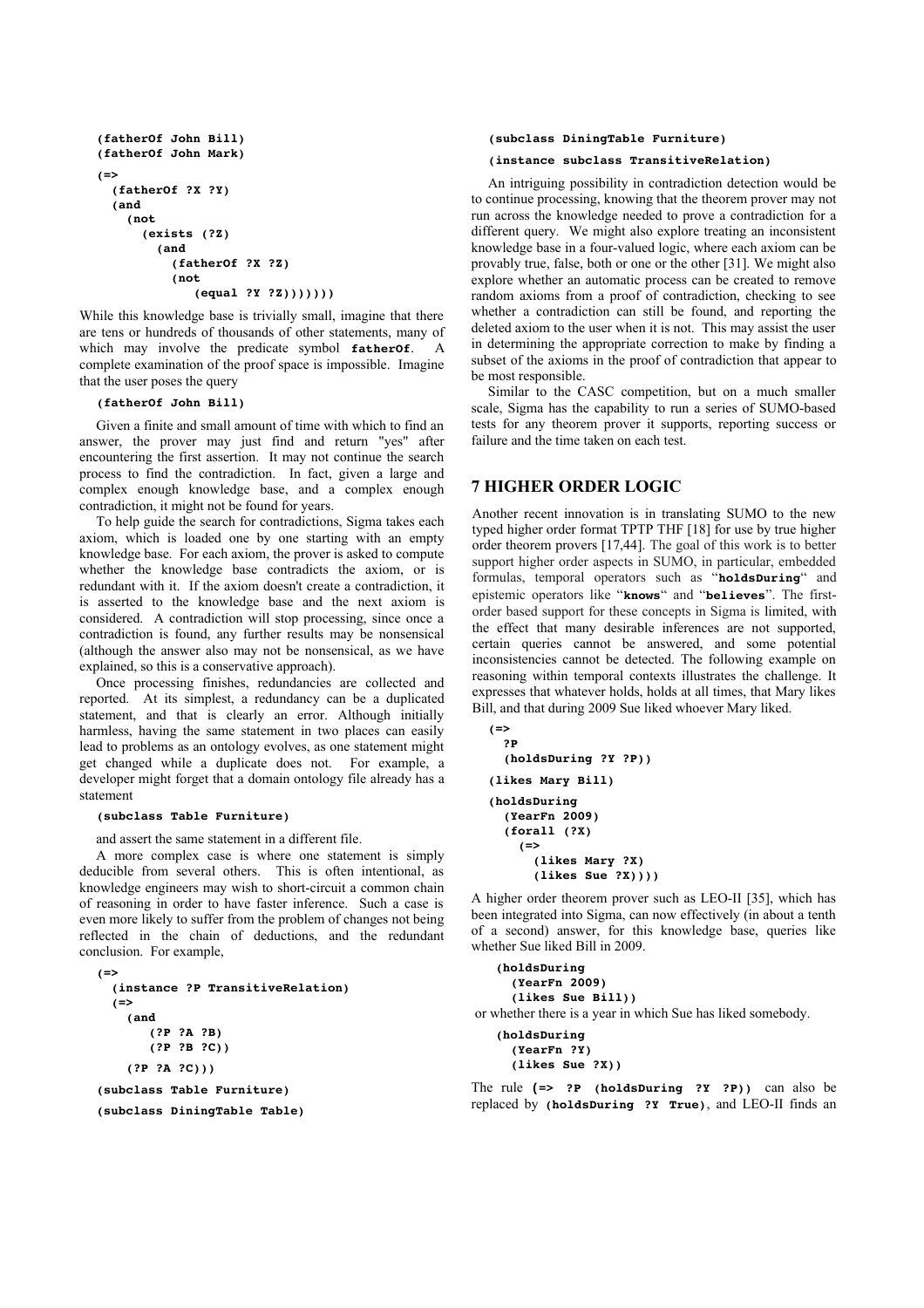answer even more quickly. At the same time, this example is out of reach of the first order reasoning techniques described above.

 A key aspect in the solution of the example is Boolean extensionality, which ensures that the denotation of each formula, and also of the embedded ones, is either true or false. This assumption has actually never been questioned for SUMO. However, assuming Boolean extensionality also leads to problematic effects as the following slight modification of the example illustrates (instead of the temporal context we now consider an epistemic context).

```
(knows ?Y True)
(likes Mary Bill)
(knows
    Ben
    (forall (?X) 
        (=> 
             (likes Mary ?X) 
       (likes Sue ?X))
```
It is not a surprise that, given this knowledge base instead of the previous one and by using a similar reasoning pattern as before, LEO-II can effectively confirm the query

### **(knows Ben (likes Sue Bill))**

However, this inference is disturbing since we have not explicitly required that **(knows Ben (likes Mary Bill))** holds, which intuitively seems mandatory.<sup>[2](#page-10-0)</sup>

Our example illustrates, that modalities have to be treated with great care in classical, extensional logic. Our ongoing work therefore studies how we can suitably adapt the modeling of affected modalities in SUMO in order to appropriately address this issue.

The solution we currently explore is to map SUMO reasoning problems that involve modal operators to problems in quantified multi-modal logics. Unfortunately there are only very few direct theorem provers for quantified multimodal logics available. We therefore exploit our recent embedding of quantified multimodal logics in classical higher order logic [39] and we investigate whether this embedding can fruitfully support the automation of modal operators in SUMO with off-the-shelf higher order automated theorem provers.

Our ongoing research studies how non-classical reasoning can generally be integrated with and realized in classical higher order logic and how higher order theorem provers and model finders can be utilized for the task. So far we have studied propositional modal logics and propositional intuitionistic logics [36], access control logics [37], quantified modal logics [39], and conditional logics [40]. Most importantly, combinations of these logics can be achieved in classical higher order logic [38], which is what we ultimately need in order to address challenge interactions of modal operators in SUMO.

# **9 MAPPING, MERGING and TRANSLATION**

In addition to SUO-KIF and TPTP syntax, Sigma can also read and write OWL format [21]. Since many lightweight ontologies are currently being created in OWL, this feature opens up the use of Sigma to a large community, and provides a straightforward migration path to use of a more expressive logic and more sophisticated inference. It also opens up the use of SUMO to a community that wishes to have simple and fast inference, since SUMO can be (and is) exported with a lossy translation to an OWL version. While the bulk of the SUMO axioms are not directly expressible in OWL, they can serve as informative comments (and in fact are exported as human-readable comments) that serve to better define terms for the human user than if they were simply omitted.

We should note that a general philosophy during the construction of SUMO was not to limit it to the theorem provers or techniques available at the time of knowledge engineering. If something needed to be stated to capture the semantics of a concept, we used a logic expressive enough to state it. The idea was that any statement too complicated for reasoning could at least be used as a formal concept. It's always possible to leave out complex statements in order to comply with the need for faster or decidable inference. It is not possible, obviously, to automatically create knowledge base content that does not exist, once better inference capabilities become available. This approach is paying off now that serious work is underway on practical higher order reasoning.

Sigma also includes an export of facts in Prolog form. Once Sigma generates a TPTP version of an ontology, the TPTPWorld tools also handle a translation to Prolog that supports horn clause rules. There is also a simple prototype capability for exporting SQL statements for database creation and population from Sigma.

The growing availability and coverage of lightweight taxonomies that cover domain specific knowledge, and the corresponding phenomenon of "linked data" as a community objective has encouraged the addition of an ontology mapping and merging capability to Sigma. It is based on earlier work on a stand-alone tool [23]. In mapping SUMO to simple taxonomies there is often very little information for the machine to use to determine what matches might exist. The principal problem appears to be massive numbers of false positive matches. A simple algorithm appears to do as well in practice as a more sophisticated one, since the bulk of effort is still spent by a human in selecting accurate matches. Having a simple and easy user interface appears to provide more leverage than an incrementally better matching algorithm. The Sigma matching tool has been used to create an initial alignment with the lightweight Open Biomedical Ontologies (OBO) [24], among others. Such an alignment is problematic however, because little verification is possible. As is typical of most products that are being called ontologies, OBO consists mostly of taxonomic relations, with no rules and few axioms besides class membership.

# **10 WORKING with SIGMA and SUMO**

There are as many possible processes for formal ontology development as there are for software development. Small projects may benefit from the low overhead of an informal process. Large projects with big teams will benefit from a greater degree of formal process. A typical process employing Sigma to extend SUMO is as follows:

<span id="page-10-0"></span><sup>2</sup> It is important to note that **True** in A' can actually be replaced by other tautologies, e.g. by **(equal Mary Mary)**.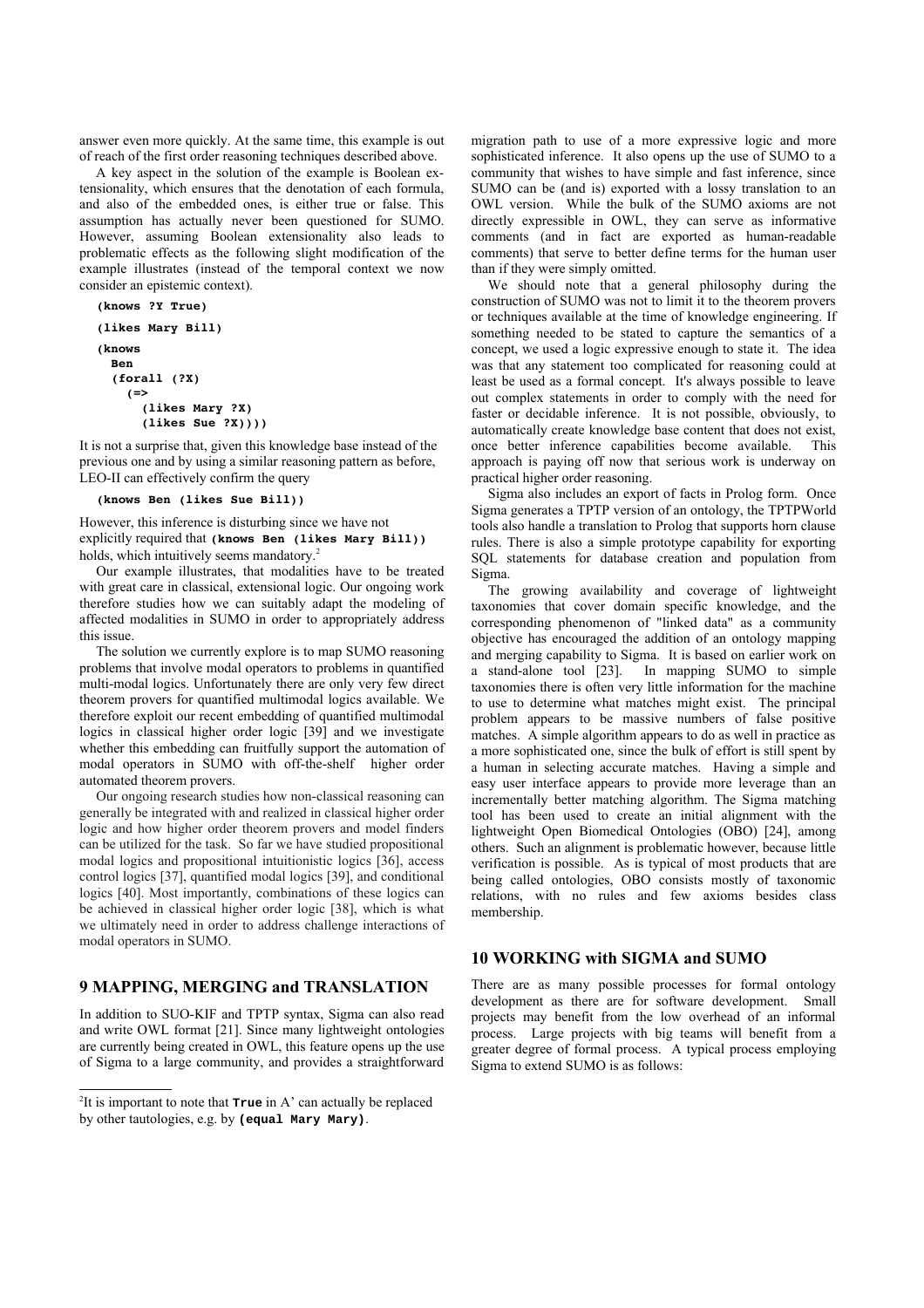- Developers use a set of instructions or documents as a source, or write down text in natural language that describes the domain of interest.
- The text is used as a basis for creating a glossary of natural language terms and definitions
- Developers examine the SUMO hierarchy (using the term browser, and tree/graph browser) for each term in the glossary. The WordNet search pages are used to find all the different meanings of each defined word in the source text, and the WordNet-SUMO mappings are used to find the formal SUMO term that best fits the intended meaning of the textual term. For any substantially new and specialized domain, the task is to find a more general term that encompasses the meaning of the more specific textual term. Textual terms that are already covered by specific SUMO definitions are put aside as complete. For new terms and definitions that are needed, developers begin by adding subclass or instance statements to the appropriate leaf term in SUMO, by creating and editing a text file in SUO-KIF format.
- Once a preliminary SUO-KIF file has been created, developers load it into Sigma, along with SUMO proper and all the other domain ontologies the new file may extend. Developers run the Sigma Diagnostics to find any errors.
- Developers use the information in the natural language definitions created earlier to guide creation of SUO-KIF axioms. Each class should have at least a subclass statement and a documentation statement. Each relation should have domain statements defining the class membership of its arguments, and be defined as an appropriate type of relation, such as **TransitiveRelation**. Each term should have at least one rule, that helps to make the term usable for inference. If there are very few things that can be stated about the term, reconsider whether it should be created.
- Developers create **format** and **termFormat** statements in the language of choice to support natural language paraphrases in Sigma for the axioms previously written. These can be presented to domain experts to help confirm that the desired knowledge has been captured correctly.
- Developers map the terms in the ontology to WordNet. This is accomplished by placing links in the existing SUMO-WordNet mapping files (if mapping to English) that update the existing links where needed to point to the more specific terms that have just been created
- Developers load the revised WordNet mapping files into Sigma and use the Sigma WordNet Diagnostics to see where the WordNet hierarchy may differ from the formal relationships created in the new ontology. The existence of differences is not necessarily bad, but they should be examined and understood.
- Developers run the Sigma Consistency Check to find any logical contradictions in the new theory. Normally, there will be many cycles of adding content, then running the Diagnostics and Consistency Check processes in Sigma to find and correct errors as the theory is elaborated. At each iteration where no errors are found, in a group development

process, the theory would be uploaded to a source configuration management system such as CVS or Subversion. Other developers are then free to test new theories with respect to their own work, and coordinate with each other. One can view the Diagnostics and Consistency Check steps as analogous to compilation and build of a conventional procedural computer program.

Peer review is one of the best ways to improve a theory. Sigma helps developers significantly beyond just reviewing a file of declarative code, allowing them to search and test a theory in many different ways.

# **11 EXAMPLE APPLICATION**

The primary use of Sigma has been as an IDE for ontology, rather than as an embeddable component. Many ontologies are developed as an end in themselves for structuring information or supporting database design. An example of this sort of application is [62].

In order to provide an example of how Sigma is used in practice to develop embedded applications, we now discuss the "SUMO Stories" project, which uses SUMO and Sigma to automatically develop short stories for small children. Elsewhere [34] we discuss the project in more detail. Here we will focus on how Sigma supports the project.

The first step was to collect the knowledge relevant to the application and state it as informal English sentences. In this case, a prior application [41] that used linguistic methods for story production rather than deductive inference, provided this corpus of sentences. An example fragment of a story from [42] is

*"The afternoon was windy. Rizzy the rabbit was in the dining room. She played near a lamp. Rizzy broke the lamp. She was scared. "*

In simple sentences from a children's story, it is easy to pick out the concepts that need to be captured formally - "afternoon", "windy", "dining room", "lamp", "breaking", and "scared". An experienced user of SUMO may already know the names for the likely SUMO classes that encode these concepts or their parents and be able simply to enter names and the "KB term" field of the browser (see Figure 2), then confirm that the definitions match the user's intuitions about the way the words are used in the text. A less experienced user will enter words in the "English Word" field to search WordNet word senses, and see the SUMO links for each word sense.

For one example term, take "breaking". It has 59 different senses in WordNet. The most appropriate senses are linked to SUMO's **Damaging** and **Destruction**. The difference in those two subclasses of process are a case of extent, with **Destruction** being the more serious. By the formal axiom (and the definitions of the other terms that appear in the axiom)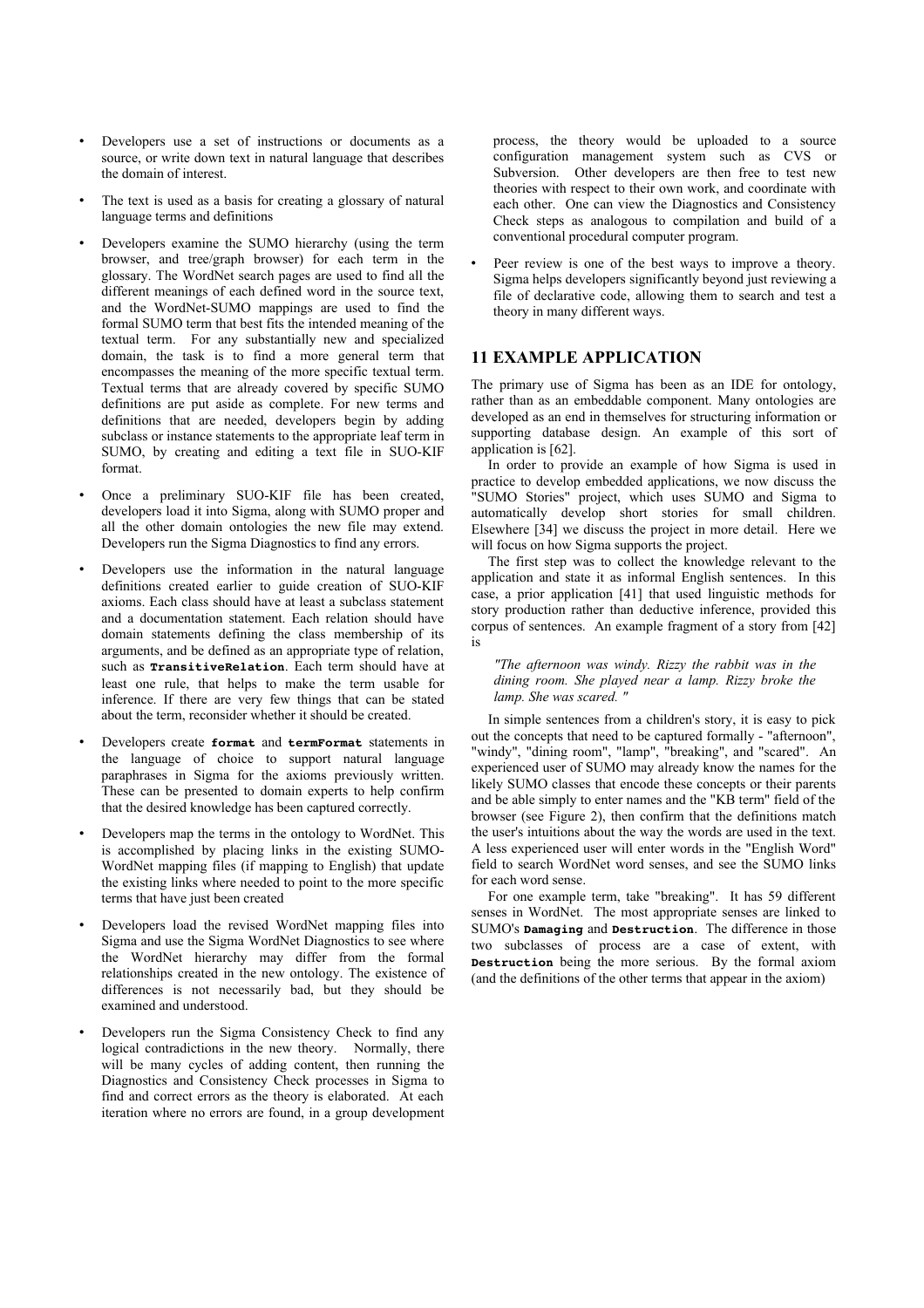```
(<=>
    (instance ?PROCESS Destruction)
     (exists (?PATIENT)
         (and
               (patient ?PROCESS ?PATIENT)
               (time ?PATIENT
                   (BeginFn
                         (WhenFn ?PROCESS)))
               (not
                    (time ?PATIENT
                         (EndFn
                  (\text{WhenFn } ? \text{PROCESS}))))))
```
we see that **Destruction** entails that the patient of the process or some essential part of it must cease to exist at the end of the event. In the case of a child breaking a lamp, the lamp might simply have a crack in its base. We can only state a more vague and general notion of breaking equivalent to the SUMO notion of **Damaging**.

We should note that the formal axiom makes clear the differentiation between the two classes. If we had only a hierarchical relationship specifying that one term was a specialization of the other, or even the informal English description of the terms that is also present in SUMO, we would not be able to make this informed choice, or have the consequent of the rule above follow as a logical fact from asserting the existence of a **Destruction**.

In any application, there are likely to be notions that are not already completely captured by existing SUMO terms. Human emotions comprise one such area. Formalizing such a complex area was outside the scope of the SUMO Stories effort, but simple subclasses of the existing **EmotionalState** attribute class were created to handle notions such as being "scared".

Rules were defined to govern the behavior of the story characters. This proved to be challenging, since rules needed to state that certain actions were possible or likely, but in many situations these were not definite consequences of certain states in the story world. A child playing near a breakable lamp in the story likely results in a broken lamp, but not always. Also, a story generator that generates the same story for the same set of initial conditions each time is not very interesting. We began with statements employing the SUMO **capability** relation that provides an embedding of a modal statement inside a first order logic (we will return to explain why this is a modal in a few paragraphs below). However, it proved too limiting for the story description. We are now exploring a lightweight implementation of a probabilistic logic framework, but still using the existing SUMO terms.

In the current implementation, we created rules that express what the characters are capable of doing given the environmental conditions and phase of the story. Java code calls Sigma's inference API with a query template such as

### **(capability ?P ?R ?O)**

where the **capability** relation takes three arguments: a process type, a role that a thing may play in a process, and an instance of an Object. There may be several answers to such a query. One might be that

```
(capability 
    RecreationOrExercise 
    experiencer 
    Rizzy)
```
meaning that Rizzy the rabbit character is capable of playing, given the current state of the world.

We should digress now for a moment to explain why the capability relation is considered modal. Given the challenges involved in true higher order reasoning, we have also tried to provide first order encodings in SUMO for notions that traditionally would require a higher order statement. The notion of **capability** is one such expression. The relation is used to state that events of a certain type and relation to another object may occur. A more traditional encoding of the statement above would be

```
(possible
    (exists (?R)
      (and
          (instance ?R RecreationOrExercise)
             (experiencer ?R Rizzy))))
```
Such statements are fairly common, and yet a higher order encoding can be a barrier to successful practical inference. A first order encoding sacrifices some of the semantics of the higher order version, but enough utility is retained in practice to make statements of this type a valuable addition to SUMO.

Returning now to our example, answers are returned in a prescribed format, with successful queries resulting in either a yes/no answer for queries with no variables, or in an answer structure that provides bindings for variables (such as "**?R = experiencer"** in the example above), accompanied by a proof of how those binding were found. SUMO's Java process will pick one of the capabilities to assert (again through Sigma's inference API) as a true fact in the story world. SUMO's Java process will then ask another query to determine the events in the next phase of the story.

## **12 Related Work**

Numerous ontology editors and knowledge engineering tools exist today. Prominent examples include Protégé [47], Specware [48], SWOOP [49], Top Braid composer [54], OilED [50], WebODE [51], Ontolingua [52], KAON [53], Internet Business Logic [55], OntoTrack [56], SemanticWorks Semantic Web tool [57] and IHMC Cmap Ontology Editor [58]. Survey articles exist that compare and summarize main features of such tools [59,60,61]. These surveys show that actually very few editors and tools exist that support expressive languages such as CycL, KIF, or SUO-KIF.

A particular unique feature of Sigma is that it is directly linked to the TPTPworld [12] infrastructure and that it integrates various off-the-shelf first-order automated theorem provers and very recently even an off-the-shelf higher-order theorem prover. In this regard, the largest body of work potentially related to Sigma is instead actually part of the system already. These integrated reasoners support consistency checking but they can also be applied for other purposes including, for example, question answering. It should be possible to enhance tools like Protege also with some of the reasoning functionality supported in Sigma. However, this would clearly require major implementation effort. With regard to integration of theorem provers the Specware system is probably closest related to Sigma.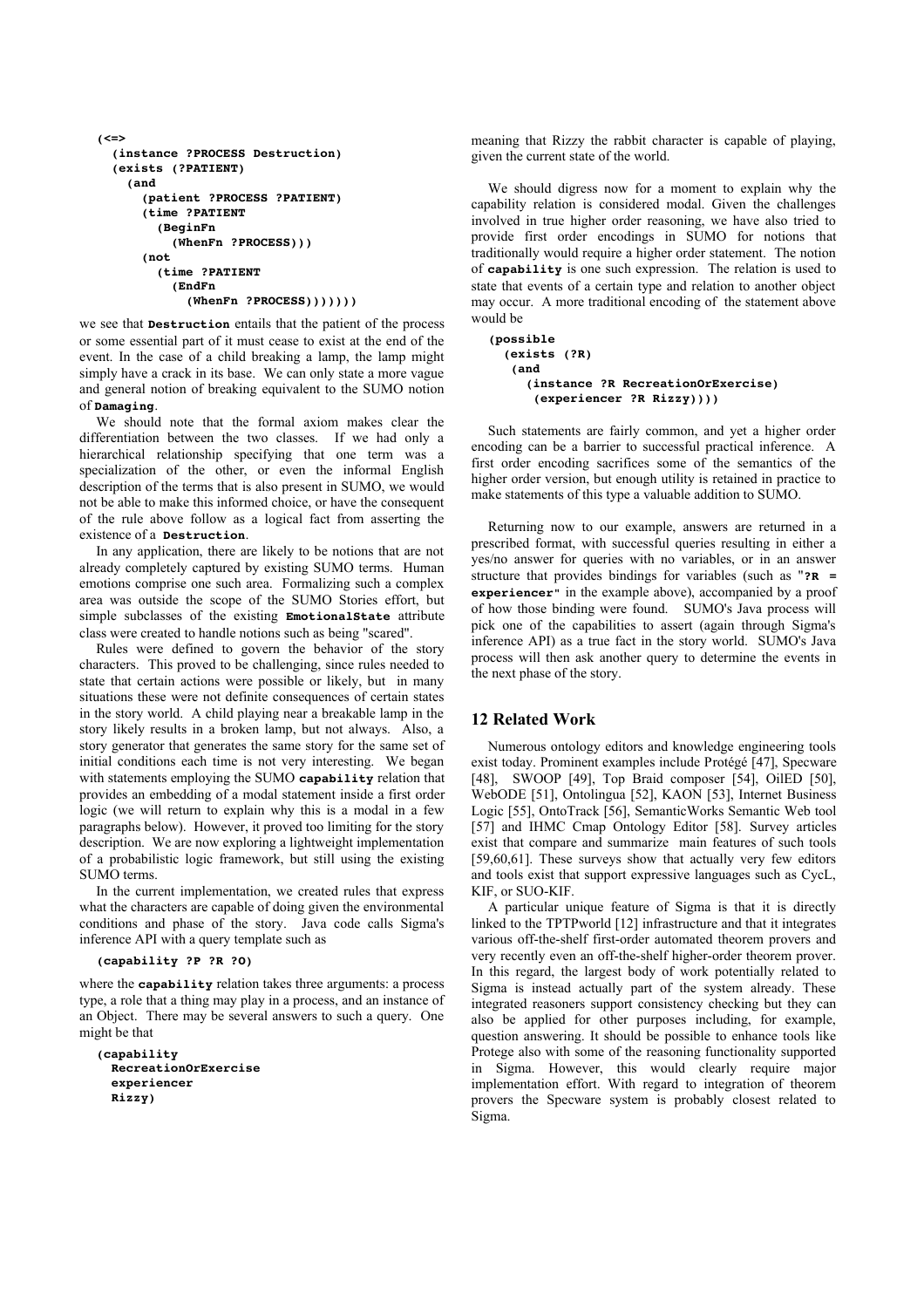In many respects Sigma is also related to the ProofGeneral system [26]. ProofGeneral provides powerful and configurable interfaces which help user-interaction with proof assistants. In Sigma we are mainly interested in interfaces to automated theorem provers though. However, like in ProofGeneral, our interest is to support the presentation and explanation of machine proofs to the user.

# **13 SUMMARY and CONCLUSIONS**

Sigma has served two main purposes. It is a practical tool that has supported the development of the SUMO. It is also a toolkit and testbed that is used to support experiments in ontology application and logical reasoning. Sigma has co-evolved with SUMO with each becoming more sophisticated and extensive as they progressed. The regular open source release of both products has and will continue to form a unique resource for academic and commercial researchers and practitioners engaged in ontology, natural language understanding and formal reasoning.

There are several efforts we are pursuing to expand the functionality and utility of Sigma.

First is to package a formal release. It has proven difficult to provide regular binary releases with consistent functionality and documentation at regular intervals, even though open source development releases have always been available to those who are willing to compile from source and deal with a research toolkit.

Second is a major effort to provide a formal semantics for SUO-KIF's higher order statements in combination with choosing an appropriate semantics for SUMO's modal operators, and to accordingly adapt our recent translation to THF [18]. LEO-II and other THF compliant provers can then be uniformly applied to problems encoded in SUO-KIF, including the SUMO, and they can subsequently be improved with regard to the particular challenges in question answering.

Once a formal semantics for SUO-KIF's higher order statements is fixed, we ideally would also like to devise a highly trusted verification component for SUMO. The idea is that this verification component should be capable of exploiting proof information (such as generated answer to queries and axiom selections) from other inference engines in order to reconstruct proof objects on its own in a highly trusted (ideally fully verified) reasoning engine. The hope is that with additional proof information available reconstruction of the proofs should be generally possible even when the trusted reasoning engine is not particularly well suited for high performance proof automation. Overall we would thereby achieve a two level support for proof automation in SUMO: the aim of the first level would be to provide various means for high performance automated proof search, and verifying the soundness of the generated answers would be the task of the second level. Consulting the second level could be optional, for example, only if a user finds a query answer suspicious. In safety critical applications it could be made a general standard though. The advantage of the two level approach would be that even potentially unsound proof automation means could be considered as useful in Sigma, provided that their soundness leaps are only of low practical relevance. These few soundness leaps could then still be detected by the second level.

Lastly, we are developing a simple first order theorem prover in Java as an integrated part of Sigma. This will serve as an educational tool, and a testbed for developing features for theorem provers that demand access to the internals of a prover.

## **Acknowledgements**

Sigma has been a decade-long group effort. Due to space constraints it is impossible to mention all contributors. Readers are encouraged to recognize all co-authors on the referenced papers as contributors, as well as those who have written the actual Java code in Sigma, and who are credited in the code itself at the SourceForge CVS logs [43]. Besides the authors of this paper, some major contributors include Michal Sevcenko, Frank Theiss, Krystof Hoder, Steven Trac, John Li, Nick Siegel, Geoff Sutcliffe, Ian Niles and Randall Schulz.

# **REFERENCES**

- [1] Sigma web site [http://sigmakee.sourceforge.net](http://sigmakee.sourceforge.net/)
- [2] Pease, A., (2003). The Sigma Ontology Development Environment. In Working Notes of the IJCAI-2003 Workshop on Ontology and Distributed Systems. Volume 71 of CEUR Workshop Proceedings.
- [3] Niles, I., & Pease, A., (2001), Toward a Standard Upper Ontology. In Proceedings of the 2nd International Conference on Formal Ontology in Information Systems (FOIS-2001), Chris Welty and Barry Smith (eds.), pp. 2-9.
- [4] de Melo, G., Suchanek, F., and Pease, A., (2008). Integrating YAGO into the Suggested Upper Merged Ontology. In Proc. of the 20th IEEE International Conference on Tools with Artificial Intelligence (ICTAI 2008). IEEE Computer Society, Los Alamitos, CA, USA.
- [5] Niles, I., and Pease, A., (2003). Linking Lexicons and Ontologies: Mapping WordNet to the Suggested Upper Merged Ontology. In Proceedings of the IEEE International Conference on Information and Knowledge Engineering, pp. 412-416.
- [6] Pease, A., and Fellbaum, C., (2010) Formal Ontology as Interlingua: The SUMO and WordNet Linking Project and GlobalWordNet. In Huang, C. R. et al (eds.), Ontologies and Lexical Resources. Cambridge: Cambridge University Press, ISBN-13: 9780521886598.
- [7] Kucera and Francis, W.N. (1967). Computational Analysis of Present-Day American English. Providence: Brown University Press.
- [8] Landes S., Leacock C., and Tengi, R.I. (1998) "Building semantic concordances". In Fellbaum, C. (ed.) (1998) WordNet: An Electronic Lexical Database. Cambridge (Mass.): The MIT Press.
- [9] Global WordNet web site [http://www.globalwordnet.org](http://www.globalwordnet.org/)
- [10] SUMO web site [http://www.ontologyportal.org](http://www.ontologyportal.org/)
- [11] Hayes, P., and Menzel, C., (2001). A Semantics for Knowledge Interchange Format. In Working Notes of the IJCAI-2001 Workshop on the IEEE Standard Upper Ontology.
- [12] Trac, S., Sutcliffe, G., and Pease, A., (2008). Integration of the TPTPWorld into SigmaKEE. In Proceedings of IJCAR '08 Workshop on Practical Aspects of Automated Reasoning (PAAR-2008). Volume 373 of the CEUR Workshop Proceedings.
- [13] Pease, A., and Sutcliffe, G., (2007). First Order Reasoning on a Large Ontology. In Proc. of the CADE-21 workshop on Empirically Successful Automated Reasoning on Large Theories (ESARLT).
- [14] Sutcliffe, G., (2009). The TPTP Problem Library and Associated Infrastructure. Journal of Automated Reasoning, 43(4):337-362..
- [15] Pease, A., Sutcliffe, G., Siegel, N., and Trac, S., (2010). Large Theory Reasoning with SUMO at CASC. Special issue on Practical Aspects of Automated Reasoning, AI Comm., 23(2-3):137-144. IOS Press.
- [16] Hoder, K. (2008) Automated Reasoning in Large Knowledge Bases, PhD thesis, Charles University, Prague, Czech Republic.
- [17] Benzmüller, C., and Pease., A., (2010). Progress in Automating Higher Order Ontology Reasoning. In Proceedings of the Second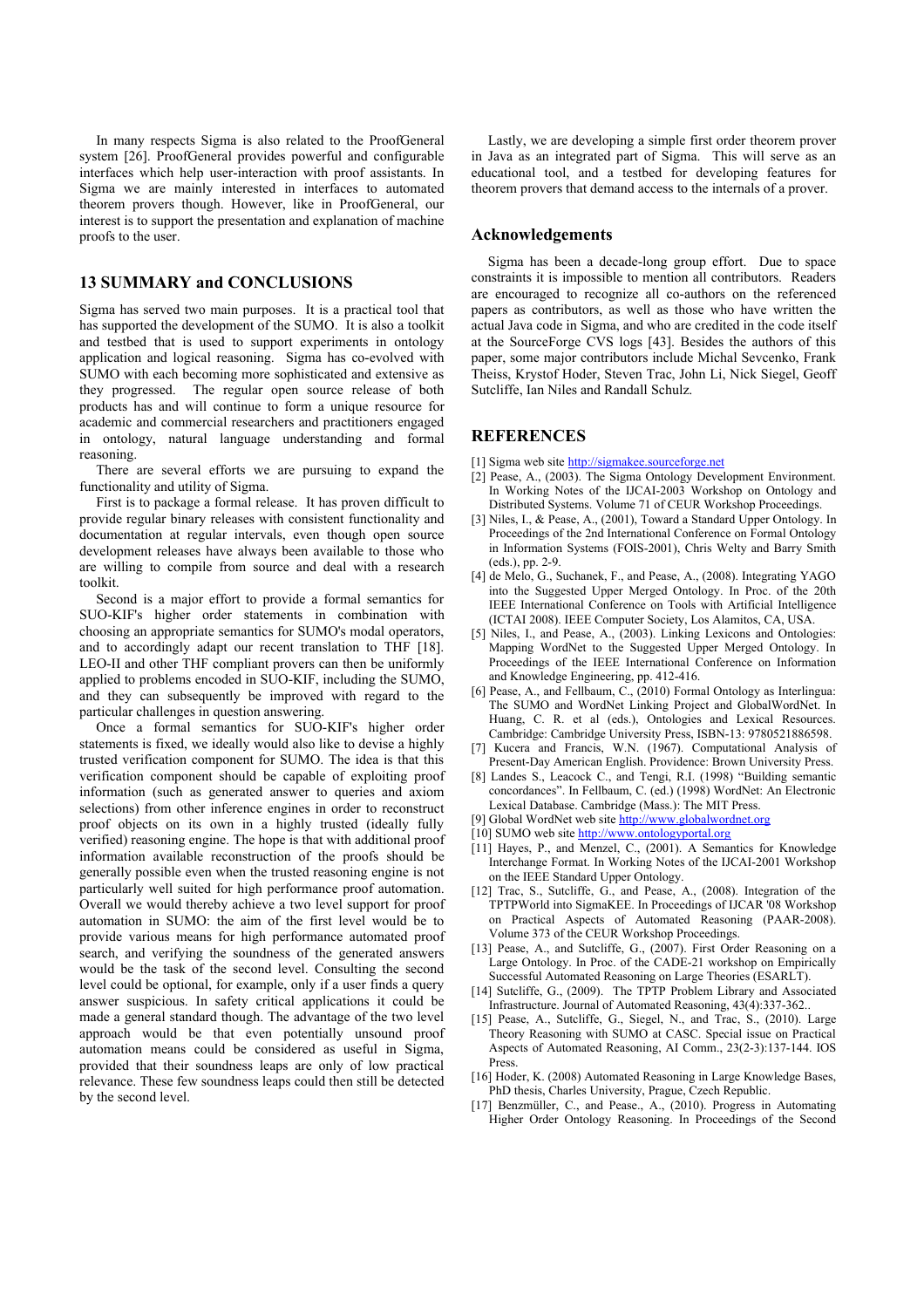International Workshop on Practical Aspects of Automated Reasoning, Konev,B., Schmidt, R.A., and Schulz, S., (eds.).

- [18] Sutcliffe, G., and Benzmüller, C., (2010) Automated Reasoning in Higher Order Logic using the TPTP THF Infrastructure. Journal of Formalized Reasoning, 3(1):1-27.
- [19] Pease, A., (2009). Standard Upper Ontology Knowledge Interchange Format, dated 6/18/2009. Available at [http://sigmakee.cvs.sourceforge.net/\\*checkout\\*/sigmakee/sigma/suo](http://sigmakee.cvs.sourceforge.net/*checkout*/sigmakee/sigma/suo-kif.pdf)[kif.pdf](http://sigmakee.cvs.sourceforge.net/*checkout*/sigmakee/sigma/suo-kif.pdf)
- [20] Genesereth, M., (1991). "Knowledge Interchange Format''. In Proceedings of the Second International Conference on the Principles of Knowledge Representation and Reasoning, Allen, J., Fikes, R., Sandewall, E. (eds.), Morgan Kaufman Publishers, pp 238-249.
- [21] Bechhofer, S., van Harmelen, F., Hendler, J., Horrocks, I., McGuinness, D., Patel-Schneider, P., Stein, L., Dean, M., Schreiber, G., (Ed.) (2004). OWL Web Ontology Language Reference, World Wide Web Consortium, Recommendation, Feb. 2004.
- [22] Pease, A., and Benzmüller, C., (2010). Ontology Archaeology: A Decade of Effort on the Suggested Upper Merged Ontology, in Proceeding of The ECAI-10 Workshop on Automated Reasoning about Context and Ontology Evolution (ARCOE-10), A.Bundy and J.Lehmann and G.Qi and I.J.Varzinczak (eds.), August 16-17, Lisbon, Portugal.
- [23] Li, J., (2004) LOM: A Lexicon-based Ontology Mapping Tool, in Proc. of the Performance Metrics for Intelligent Sys. conf. (PerMIS).
- [24] Smith B, Ashburner M, Rosse C, Bard C, Bug W, Ceusters W Goldberg L J, Eilbeck K, Ireland A, Mungall C J, The OBI Consortium, Leontis N, Rocca-Serra P, Ruttenberg A, Sansone S-A, Scheuermann R H, Shah N, Whetzel P L and Lewis S (2007). "The OBO Foundry: coordinated evolution of ontologies to support biomedical data integration", Nature Biotechnology 25, 1251 - 1255.
- [25] Youn, S., and McLeod, D., (2006). Ontology Development Tools for Ontology-Based Knowledge Management. Encyclopedia of E-Commerce, E-Government and Mobile Commerce, Idea Group Inc.
- [26] Aspinall, D., (2000). Proof General: A Generic Tool for Proof Development. In Tools and Algorithms for the Construction and Analysis of Systems, Proceedings of TACAS 2000, LNCS 1785. Springer, pp. 38-42.
- [27] Fellbaum, C (1998, ed.) WordNet: An Electronic Lexical Database. Cambridge, MA: MIT Press.
- [28] Deng, J., Dong, W., Socher, R., Li, L.-J., Li, K., and Fei-Fei, L., (2009). ImageNet: A Large-Scale Hierarchical Image Database. IEEE Computer Vision and Pattern Recognition (CVPR).
- [29] Riazanov, A., and A. Voronkov, A., (2002). The Design and Implementation of Vampire. AI Communications, 15(2-3):91–110.
- [30] Hurd, J, (2003). First-Order Proof Tactics in Higher-Order Logic Theorem Provers. In Archer, M., Di Vito, B., and Munoz, C., (eds.), Proceedings of the 1st International Workshop on Design and Application of Strategies/Tactics in Higher Order Logics, number NASA/CP-2003-212448 in NASA Technical Reports, pp. 56–68.
- [31] Grant, J., and Hunter, A. (2008). Analysing inconsistent first-order knowledge bases. Artificial Intelligence 172:1064-1093.
- [32] Schulz. S., (2002). E: A Brainiac Theorem Prover. AI Communications, 15(2-3):111.
- [33] Pease, A., and Li, J. (2010) Controlled English to Logic Translation. In Theory and Applications of Ontology, ed. Roberto Poli, Michael Healy, and Achilles Kameas, Springer, ISBN: 978-90-481-8846-8.
- [34] Cua, J., Manurung, R., Ong, E., and Pease, A., (2010). Representing Story Plans in SUMO, Proceedings of the NAACL HLT 2010 Second Workshop on Computational Approaches to Linguistic Creativity, Los Angeles, CA, June 5, 2010.
- [35] Benzmüller C., Paulson L.C., Theiss F., and Fietzke A., (2008). LEO-II - A Cooperative Automatic Theorem Prover for Higher-Order Logic. In Proceedings of the Fourth International Joint Conference on Automated Reasoning (IJCAR'08), LNAI volume. 5195, Springer, pp. 162-170.
- [36] Benzmüller C. and Paulson L.C., (2010). Multimodal and Intuitionistic Logics in Simple Type Theory. The Logic Journal of the IGPL, 18(6): 881-892.
- [37] Benzmüller, C., (2009). Automating Access Control Logic in Simple Type Theory via LEO-II. In Emerging Challenges for Security, Privacy and Trust, 24th IFIP TC 11 International Information Security Conference, SEC 2009, Pafos, Cyprus, May 18- 20, 2009, Proceedings, IFIP vol. 297, Springer pp. 387-398.
- [38] Benzmüller, C., (2010). Combining Logics in Simple Type Theory. In Proceedings of 11th International Workshop on Computational Logic in Multi-Agent Systems, LNAI 6245, Springer, pp. 33-48.
- [39] Benzmüller, C., and Paulson L., (2011). Quantified Multimodal Logics in Simple Type Theory. Logica Universalis, to appear. For an earlier version see: C. Benzmüller and L. C. Paulson, Quantified Multimodal Logic in Simple Type Theory. Seki Report SR-2009-02 (ISSN 1437-4447), Saarland University, 2009.
- [40] Benzmüller, C., Gabbay, D., Genovese, V., and Rispoli, D., (2011). Embedding and Automating Conditional Logics in Classical Higher Order Logic. Submitted.
- [41] Solis, C., Siy, J.T., Tabirao, E., and Ong, E., (2009). Planning Author and Character Goals for Story Generation. Proceedings of the NAACL Human Language Technology 2009 Workshop on Computational Approaches to Linguistic Creativity, 63-70, Boulder, Colorado, USA.
- [42] Hong, A., Solis, C., Siy, J.T., and Tabirao, E. 2008. Picture Books: Automated Story Generator. Undergraduate Thesis, De La Salle University, Manila, Philippines.
- Sigma SourceForge CVS web site <http://sigmakee.cvs.sourceforge.net/sigmakee>
- [44] Benzmüller, C., and Pease, A., (2010). Reasoning with Embedded Formulas and Modalities in SUMO, in Proceeding of The ECAI-10 Workshop on Automated Reasoning about Context and Ontology Evolution (ARCOE-10), A.Bundy and J.Lehmann and G.Qi and I.J.Varzinczak (eds.), August 16-17, Lisbon, Portugal.
- [45] Rubin, D.L., Noy, Natalya F and Musen, M.A. "Protégé: A Tool for Managing and Using Terminology in Radiology Applications." Journal of Digital Imaging. J Digit Imaging (2007): 1-13
- [46] Lenat, D., (1995). Cyc: A large-scale investment in knowledge infrastructure, Communications of the ACM 38-11 (Novemter).
- [47] Protégé. The Prot eg e project, http://protege.stanford.edu, (2002)
- [48] Specware. http://www.specware.org/
- [49] Kalyanpur, Aditya., Parsia, Bijan., Hendler, James. : A Tool for Working with Web Ontologies In: Proceedings of the International Journal on Semantic Web and Information Systems, Vol.1, No.1, Jan-Mar (2005) (see also http://code.google.com/p/swoop/)
- [50] Bechhofer, S., Horrocks, I., Goble, C., Stevens, R.: OILEd: a reasonable ontology editor for the semantic web In: KI2001, Joint German/Austrian conference on Artificial Intelligence, volume LNAI Vol. 2174, pages 396-408, Vienna (2001)
- [51] Arpírez, J.C., Corcho, O., Fernández-López, M., Gómez-Pérez, A.: WebODE: a scalable worbench for ontological engineering. In: KCAP-01, Victoria, Canada (2001)
- [52] Farquhar, A., Fikes, R., Rice, J.: The Ontolingua server: a tool for collaborative ontology construction. In: Tenth Knowledge Acquisition for Knowledge-Based Systems Workshop, Banff, Canada (1996).
- [53] KAON The Karlsruhe Ontology and Semantic Web Tool Suite. [http://kaon.semanticweb.org](http://kaon.semanticweb.org/)
- [54] Top Braid Composer. http://www.topbraidcomposer.com

[55] Internet Business Logic.

- http://www.semanticweb.org/wiki/Internet\_Business\_Logic. [56] Liebig, Thorsen., Noppens, Olaf.: OntoTrack: Fast Browsing and Easy Editing of Large Ontologies: In: Proceedings of the 2nd International Workshop on Evaluation of Ontologybased Tools (EON-2003) Sanibel Island, Florida, USA (2003)
- [57] SemanticWorks Semantic Web tool.

http://www.altova.com/semanticworks.html

- [58] IHMC Cmap Ontology Editor. <http://www.ihmc.us/groups/coe/>
- [59] Mike Bergman: The Sweet Compendium of Ontology Building Tools. [http://www.mkbergman.com/862/the-sweet-compendium-of](http://www.mkbergman.com/862/the-sweet-compendium-of-ontology-building-tools/)[ontology-building-tools/](http://www.mkbergman.com/862/the-sweet-compendium-of-ontology-building-tools/)